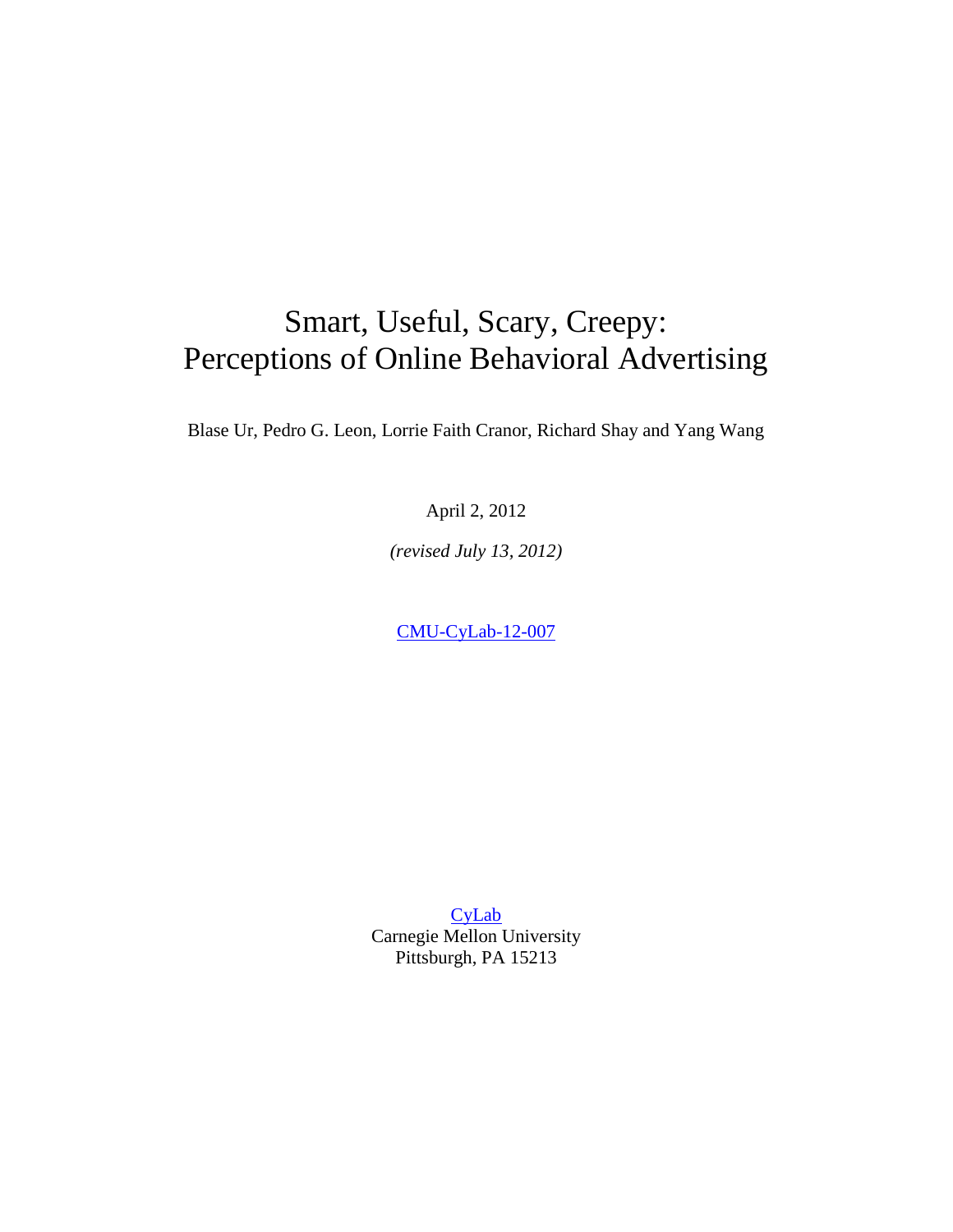## **Smart, Useful, Scary, Creepy: Perceptions of Online Behavioral Advertising**

Blase Ur, Pedro Giovanni Leon, Lorrie Faith Cranor, Richard Shay, Yang Wang Carnegie Mellon University {bur, pedrogln, lorrie, rshay, yangwan1}@cmu.edu

## ABSTRACT

We report results of 48 semi-structured interviews about online behavioral advertising (OBA). We investigated non-technical users' attitudes about and understanding of OBA, using participants' expectations and beliefs to explain their attitudes. Participants found OBA to be simultaneously useful and privacy invasive. They were surprised to learn that browsing history is currently used to tailor advertisements, yet they were aware of contextual targeting.

Our results identify mismatches between participants' mental models and current approaches for providing users with notice and choice about OBA. Participants misinterpreted icons intended to notify them about behavioral targeting and expected that they could turn to their browser or antivirus software to control OBA. Participants had strong concerns about data collection, and the majority of participants believed that advertisers collect personally identifiable information. They also misunderstood the role of advertising networks, basing their opinions of an advertising network on that company's non-advertising activities. Participants' attitudes towards OBA were complex and context-dependent. While many participants felt tailored advertising could benefit them, existing notice and choice mechanisms are not effectively reaching users.

## Categories and Subject Descriptors

H.5.2 [Information Interfaces and Presentation]: Miscellaneous

## General Terms

Human Factors, Design

## Keywords

Privacy, User Perception, Online Behavioral Advertising, Tracking, Notice and Choice, Interviews, Advertising Networks, Cookies

#### 1. INTRODUCTION

In recent years, Internet advertising has become increasingly tailored to individual users. In the simplest case, *contextual advertising*, advertising networks choose which ads to display on a webpage based on the contents of that page. In the more complex

This is a version of work published at SOUPS 2012. Please cite:

 $C_1$  C<sub>r</sub>  $C_2$  and  $C_3$  and  $C_4$  authorizes digital or  $C_4$  or  $C_5$  or  $C_6$  or  $C_7$  or  $C_7$  or  $C_8$  or  $C_7$  or  $C_8$  or  $C_7$  or  $C_8$  or  $C_9$  or  $C_9$  or  $C_9$  or  $C_9$  or  $C_9$  or  $C_9$  or  $C_9$  or  $C_9$  or Smart, Useful, Scary, Creepy: Perceptions of Online Behavioral Advertising. In Proc. SOUPS 2012, ACM *Symposium On Usable Privacy and Security (SOUPS)* 2012, July 11-13, Press (2012). B. Ur, P.G. Leon, L.F. Cranor, R. Shay, and Y. Wang. technique of *online behavioral advertising* (OBA), advertising networks profile a user based on his or her online activities, such as the websites he or she visits over time. Using this profile, advertising networks show ads that are more likely to be of interest to a particular user, charging a premium price to do so [\[3\]](#page-11-0). Targeting advertising based on web searches has been shown to increase ad click-through rates considerably when compared with untargeted advertisements [\[34\]](#page-12-0).

OBA presents both benefits and downsides to users. If their interests have been accurately profiled, users will receive more relevant advertising. However, collecting data about users' online activities can potentially violate their privacy. Previous research has found that users have substantial privacy concerns about OBA [\[20,](#page-12-1) [26,](#page-12-2) [31\]](#page-12-3), while marketing surveys have found that consumers like OBA and that discomfort with OBA is reduced when users are properly informed that non-personally identifiable information is used for OBA [\[16\]](#page-12-4). This past work has employed surveys, which can sample a large number of individuals but are not conducive to open-ended questions or follow-up questions to explore attitudes and motivations. In contrast, we conducted interviews to learn how past experiences, knowledge, and understanding factor into users' attitudes towards online behavioral advertising.

Gaining a deeper understanding of consumers' attitudes towards OBA is particularly timely since initiatives are currently in progress to bolster consumer privacy concerning OBA. In March 2012, the U.S. Federal Trade Commission released a report on consumer privacy that discussed OBA at length. In this report, the FTC called on the advertising industry to "[give] consumers greater control over the collection and use of their personal data through simplified choices and increased transparency" [\[10\]](#page-12-5). Having a thorough understanding of how consumers perceive behavioral advertising and how they make choices about their privacy enables both technologists and policymakers to provide options and interfaces that better support consumers' privacy expectations.

In this paper, we report results of 48 semi-structured interviews that unpack the factors fueling users' attitudes about OBA. Beyond asking participants their opinions, we investigated their knowledge of the current practice of OBA, their understanding of how profiles can be created, and the extent to which the circumstances of data collection and the identity of the advertising network influence their attitudes.

Participants found OBA to be useful, yet they also expressed strong concerns about its privacy implications. In particular, the majority of participants believed that advertisers could access personally identifiable information. Furthermore, participants were surprised that OBA occurs; while a number of participants believed that browsing history could theoretically be used to target advertising, few were aware that this technique is currently used.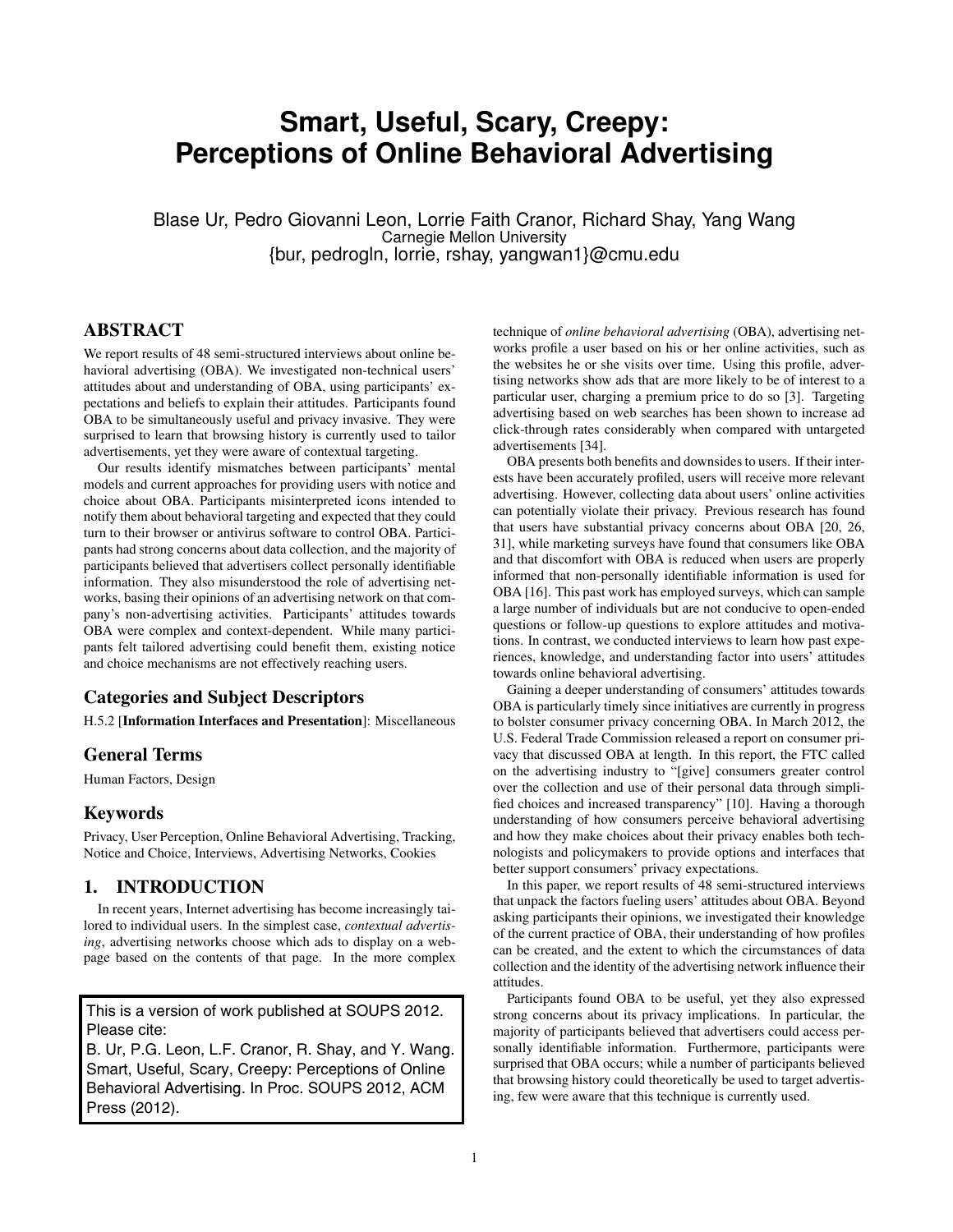Participants' responses suggested that current approaches for providing notice about OBA are ineffective. Only a handful participants understood the meaning of icons intended to notify consumers about OBA. Participants could not accurately determine what information is collected for OBA purposes, or by whom, and they assumed the worst, leading them to oppose a practice they expected would involve the collection of personally-identifiable and financial information.

Our results also identify disconnects between participants' mental models and current approaches for giving consumers control over OBA. Existing privacy tools ranging from opt-out pages to browser plugins expect consumers to express OBA preferences on a per-company basis. However, participants misunderstood the role of advertising networks in the OBA ecosystem, evaluating companies based solely on activities unrelated to advertising. Participants were unsure where to turn to control OBA, and they most frequently expected they could use settings built into their browsers or antivirus software. Participants expressed complex OBA preferences that depended on the context of their browsing, an approach that is unsupported by current mechanisms.

We discuss related work in Section [2](#page-2-0) and our methodology in Section [3.](#page-3-0) We report participants' background knowledge of Internet advertising and understanding of OBA icons in Section [4.](#page-4-0) In Section [5,](#page-6-0) we report participants' reactions to learning about OBA, in addition to factors that potentially influence participants' attitudes towards targeted advertising. We unpack the preceding results and discuss directions for better aliging notice and choice mechanisms with users' mental models of OBA in Section [6.](#page-9-0)

## <span id="page-2-0"></span>2. BACKGROUND AND RELATED WORK

Online advertisers track users as they traverse the Internet, constructing profiles of individuals to enable targeted advertising based on each user's interests. Targeting advertisements can provide benefit to advertisers, helping advertisers find users who are more likely to be interested in the advertised product [\[8\]](#page-11-1). Furthermore, since advertising networks can charge higher prices to serve targeted advertising rather than general ads, OBA is "a way to support the websites and products you care about" and may reduce the number of ads consumers see that are not relevant to their interests [\[23\]](#page-12-6).

In order to provide a baseline for examining misconceptions our participants held, we begin by explaining how OBA works from a technical perspective. We then discuss notice and choice mechanisms for OBA in the United States. Finally, we discuss prior surveys of consumer sentiment towards advertising and OBA. These surveys, conducted by both academics and the advertising industry, have found a range of positive and negative consumer attitudes about OBA. Our interview results provide deeper insight into the genesis and interrelationship between the attitudes reported in these surveys.

## 2.1 The Mechanics of OBA

Since the details of data collection and usage by specific advertising networks for the purpose of OBA can be considered trade secrets, the exact mechanics of how OBA works are generally not public. Nevertheless, basic mechanisms for enabling tracking, as well as methods currently used "in the wild," have been examined in the literature.

In general, the goal of online behavioral advertising is to create a profile of a user's Internet activities, such as the websites he or she visits. This profile can later be used to target advertisements. When a user visits a web page, that page's content can come from both a first party (the page that the user is explicitly visiting) and third parties (companies that have a relationship with the first party

allowing them to place content, visible or not, on that page). Third parties include advertising networks, analytics companies, and social networks that contract with first-party websites. These third parties can set a unique identifier on a user's computer. Then, as the user visits different websites that include content from the same third party, that third party can associate these visits with the same computer. In recent years, a small number of third parties have increasingly served content on a larger number of pages, enabling these companies to track a user's browsing across large portions of the Internet [\[15\]](#page-12-7).

On a technical level, this tracking can be accomplished in many ways. In one of the simplest cases, an advertiser can set a cookie with a unique identifier on a user's computer, correlating browsing activity with that unique identifier [\[15\]](#page-12-7). In a study proposing a method for measuring behavioral advertising, Balebako et al. found that blocking third-party cookies in a web browser achieved a reduction in behavioral targeting similar to opting out of behavioral advertising using industry opt-out websites, albeit only testing behavioral targeting in text ads from Google [\[2\]](#page-11-2). However, there exist myriad means of uniquely profiling a particular computer, ranging from browser fingerprinting [\[7\]](#page-11-3) to using Flash Local Shared Objects (LSOs), HTML5 local storage, or other methods of maintaining a unique identifier on a user's computer over time [\[18\]](#page-12-8). Many of these techniques aim to uniquely associate browsing activity with a particular computer, rather than with an individual's real-life identity. The Network Advertising Initiative, a U.S. trade group for advertisers, notes, "It is possible to merge PII [personally identifiable information] and Non-PII for OBA and other uses. However, no NAI member ad networks currently engage in this practice" [\[22\]](#page-12-9).

#### 2.2 Notice and Choice

Behavioral advertising has led a number of parties to voice privacy concerns. For instance, the U.S. Federal Trade Commission has noted that data collection can be invisible, privacy notices may be difficult to understand, consumer profiles are sometimes very detailed, and that there is a "risk that data collected for behavioral advertising – including sensitive data regarding health, finances, or children – could fall into the wrong hands or be used for unanticipated purposes" [\[9\]](#page-11-4).

The most visible attempts in the United States to provide consumers notice and choice about OBA have come about as a result of advertising industry self-regulation by groups such as the Digital Advertising Alliance (DAA) and Network Advertising Initiative (NAI). Policies from both groups have far-reaching implications; for instance, the DAA notes that its members "comprise 85% of the OBA marketplace" [\[13\]](#page-12-10).

Both groups' principles include the idea of providing consumers notice and choice about behavioral advertising [\[6,](#page-11-5) [24\]](#page-12-11). For instance, the DAA's *consumer control* principle requires that users be able to opt out of receiving targeted advertisements, although it does not require that users be able to opt out of being tracked online [\[6\]](#page-11-5). These opt-outs can be enabled via the DAA's opt-out web-site,<sup>[1](#page-2-1)</sup> on which consumers can opt out of OBA on a per-company basis. The DAA's *transparency* principle requires that consumers receiving OBA be given "enhanced notice," providing "the ability to exercise choice regarding the collection and use of data for online behavioral advertising" via "common wording and a link/icon that consumers will come to recognize" [\[6\]](#page-11-5). In 2010, the industry selected the "Advertising Option Icon" to indicate a link to enhanced notice for behavioral ads [\[32\]](#page-12-12), as shown in the top half of Figure [1.](#page-4-1) However, some advertisements still display an older icon, shown

<span id="page-2-1"></span><sup>1</sup><http://www.aboutads.info/choices/>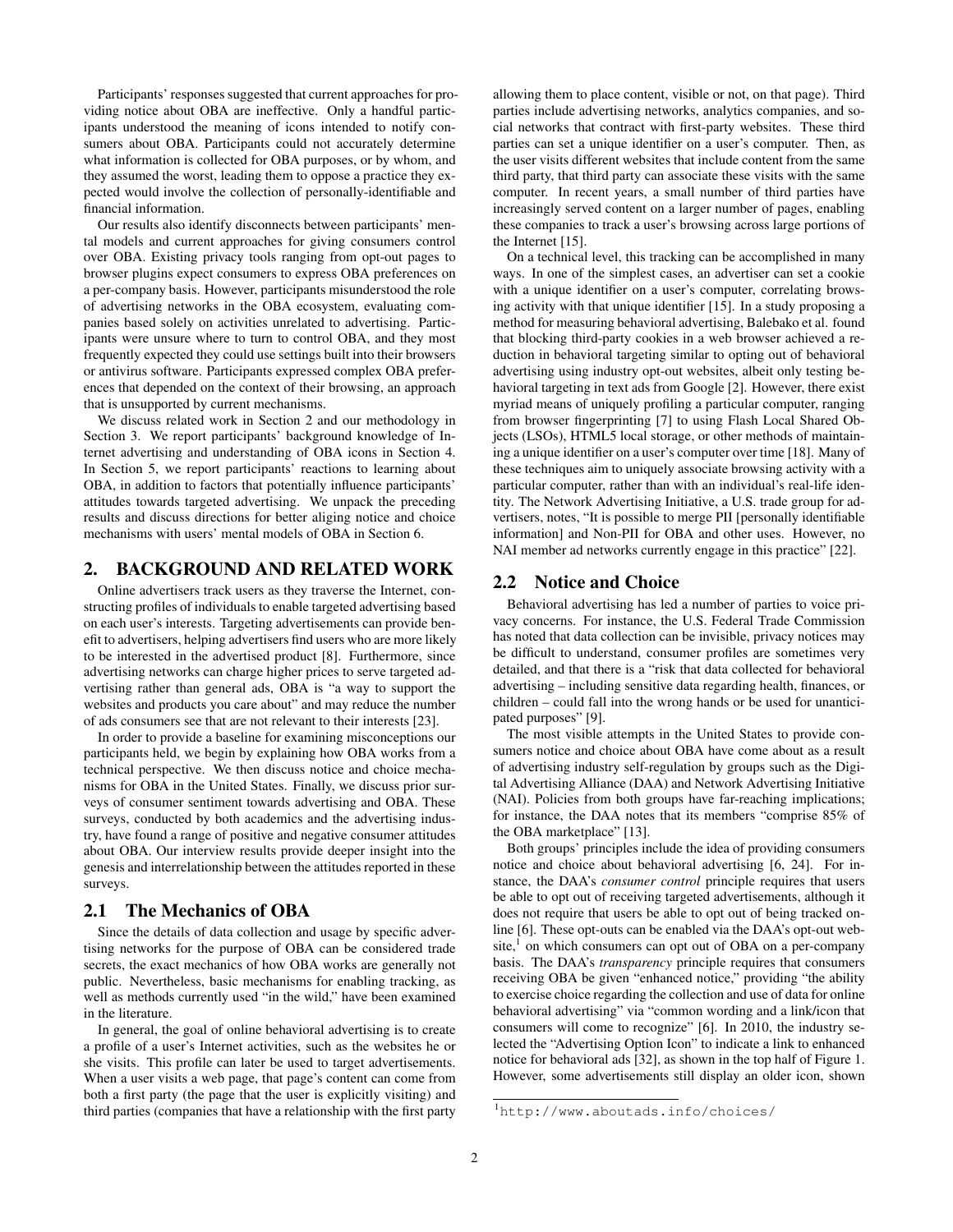in the bottom half of Figure [1,](#page-4-1) or none at all [\[12\]](#page-12-13). Since our interviews took place with U.S. residents, we included questions about the icons and taglines currently used in the U.S.

## 2.3 Previous User Studies

Studies from the past decade have examined different facets of user sentiment towards online advertising in general. In a 2002 paper, Rodgers described two studies with 106 student and 38 nonstudent participants that looked at interactions between user motivation for using the Internet and the effectiveness of certain types of banner ads, finding that for at least some users, "ads that complement the user's motive may have more success at being noticed and clicked on than ads that do not" [\[28\]](#page-12-14). In a 2003 paper, Rettie et al. described a survey with 100 UK student participants, finding that only 13% enjoy Internet advertising. Fewer than 20% of participants found Internet ads informative or useful. Although 62% indicated that they prefer that websites not have ads, 69% agreed with accepting "ads as pay for content" [\[27\]](#page-12-15). In 2007, McCoy et al. described a study with 536 participants and found that online advertising caused users to report being both less likely to return to a website and less able to recall features of that website [\[19\]](#page-12-16). However, Campbell and Wright conducted a survey study with 97 participants and a laboratory study with 118 participants in 2008, finding that the personal relevance of ads increased users' positive attitudes toward repetitive online advertisements [\[4\]](#page-11-6). Taken together, this prior work suggests that users find online advertising annoying, yet targeted ad selection may reduce annoyance.

Other studies have looked specifically at user perception of OBA and online tracking, finding significant privacy concerns about the practice. Turow et al. conducted a 2009 survey of 1,000 US adult Internet-users and discovered that 68% of Americans "definitely would not" and 19% "probably would not" allow advertisers to track them online, even anonymously [\[31\]](#page-12-3). In a study published in 2010 that included 14 in-person interviews and an online survey of 314 participants, McDonald and Cranor found that just one-fifth of their online respondents preferred targeted ads to random ads, and 64% thought targeted ads were "invasive." The study found that "people understand ads support free content, but do not believe data are part of the deal" [\[20\]](#page-12-1). In a 2009 online study of 2,604 participants, Hastak and Culnan found that 46% of respondents were uncomfortable with the identities of the websites they visit being used to target ads, although this number decreased to 30% of participants when the practice was transparent and offered participants the choice not to receive targeted ads [\[11\]](#page-12-17). A 2012 Pew telephone survey of 2,253 participants found that 68% of respondents were "not okay with targeted advertising because [they] don't like having [their] online behavior tracked and analyzed" [\[26\]](#page-12-2).

Stakeholders from both the privacy-services and advertising industries have also surveyed consumers about OBA. TRUSTe conducted a 2011 survey with 1,004 United States residents, asking about perceptions of OBA. 53% of participants agreed that online privacy is "a really important issue that I think about often," and another 41% agreed that it is "a somewhat important issue that I think about sometimes." Over a third of participants agreed with the statement: "I know how to protect my personal information online and consistently take the necessary steps to do so." Over half of participants indicated that they definitely or probably would not share their browsing behavior with advertisers, and only 15% indicated being willing or probably willing to consent to being tracked online for relevant ads. Only 8% of participants indicated liking OBA, and only 5% showed awareness of the Advertising Option Icon [\[30\]](#page-12-18). A 2011 marketing survey of 9,600 individuals across 31 countries found that 90% of respondents expressed concerns about the privacy of their personally identifiable information, yet 62% were willing to allow online advertisers to track their web usage "under the right circumstances" [\[14\]](#page-12-19). Our work fills in the gap of understanding how consumers are simultaneously privacyconcerned and willing to have their information collected. Furthermore, we explore these previously nebulous "right circumstances," identifying situations that cause particular concern for consumers.

Much of this past work has employed surveys to gauge the attitudes of a large number of participants. However, surveys are inherently limited in that they don't provide a way for consumers to discuss ideas and thoughts outside the questions asked, or for followup questions to be asked. As a result, surveys alone cannot fully explain how different nuances of attitude are connected to each other. Our research thus delves deeper than prior studies, employing 48 in-depth, in-person interviews. We gain an understanding of why users are hesitant to be tracked for OBA: privacy concerns and misunderstandings of OBA both appear to play roles. We also provide insight into how users make choices about tracking for specific companies and in specific scenarios, as well as how they understand industry-established OBA icons.

#### <span id="page-3-0"></span>3. METHODOLOGY

In August 2011, we recruited 48 participants for a combination interview and usability study of privacy-enhancing tools. This study was approved by the Carnegie Mellon University IRB. All participants were recruited from the Pittsburgh region of the United States using Craigslist, flyers, and a university electronic message board. Recruitment material directed prospective participants to a screening survey. For the purposes of the usability study, we required participants to be familiar with either Internet Explorer 9 or Firefox 5, be willing to test privacy tools, and have no previous experience with the tools tested. We screened out individuals who had a degree or job in computer science or information technology.

The study lasted approximately 90 minutes. In this paper, we report on the results of a semi-structured interview that took place in the first 30 minutes of each session. The second part of the study was a usability test, on which we have reported separately [\[17\]](#page-12-20).

Interviews took place at the CyLab Usable Privacy and Security Laboratory on the Carnegie Mellon University campus. Each of the 48 interviews was moderated by one of two researchers who had jointly moderated 11 pilot interviews. We used audio recording to document each session. Participants were compensated \$30 for participating in the combination interview and usability study.

## 3.1 Semi-structured Interview

Our semi-structured interviews consisted of two parts separated by an informational video about OBA. The appendix contains the full interview script. The first part of the interview gauged participants' opinions and knowledge of Internet advertising. After participants watched the video, we asked more detailed questions about participants' impressions and understanding of online behavioral advertising.

Interview part one: We began with general questions to explore participants' attitudes about Internet advertising. Then, we asked questions about tailored advertising and interviewees' knowledge of online tracking mechanisms. To evaluate participants' knowledge and perception of Internet icons, we showed two disclosure icons, both of which are depicted in Figure [1.](#page-4-1) These icons were the Advertising Option Icon, which the DAA has standardized [\[5\]](#page-11-7), as well as the older "Power-I" icon, which was still in use as of August 2011 [\[12\]](#page-12-13).

The icons and accompanying taglines were first shown alone, and then "in context" on an advertisement. The DAA specifies that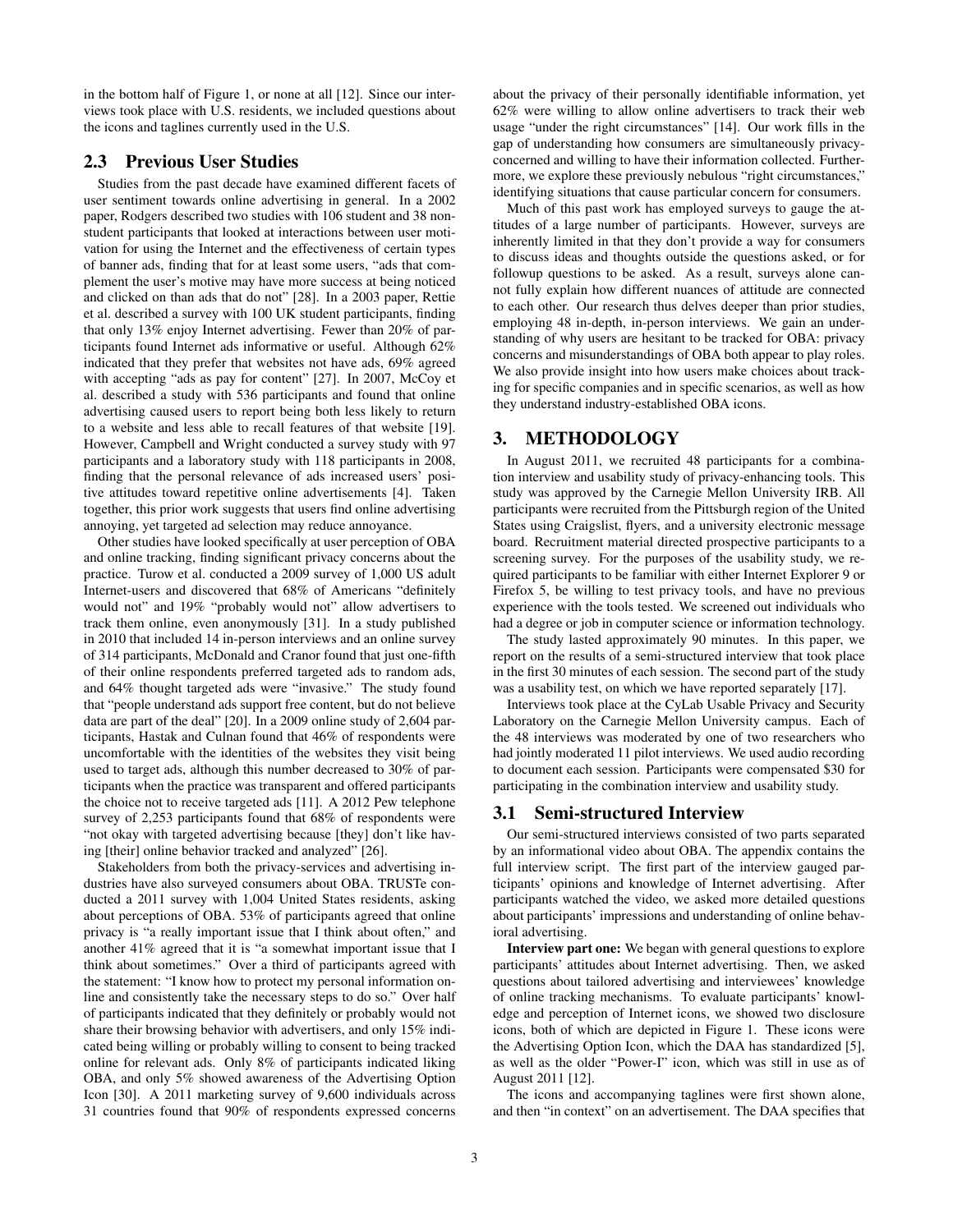the Advertising Option icon should be displayed with one of three approved taglines [\[21\]](#page-12-21), of which "AdChoices" is commonly used, while the "Power I" icon is usually displayed with the tagline "Interest based ads." We spent between five and ten minutes on this first portion of the study.

Informational video: When piloting the interview, we noticed that participants were generally unfamiliar with OBA. To give participants a baseline understanding of OBA for the remainder of the questions, we showed participants an informational video produced by the Wall Street Journal for their "What They Know" series.<sup>[2](#page-4-2)</sup> The video lasted approximately 7 minutes. We selected this video because it clearly explains what behavioral targeting is and how cookies are used in the process of tracking online activities for the purpose of delivering tailored ads.

Interview part two: Following the video, we evaluated participants' understanding of behavioral advertising. Then, we asked questions about the benefits they perceived for users and other stakeholders. We also asked about any negative aspects they perceived in OBA activities. Next, we presented six hypothetical browsing scenarios, asking whether participants would be willing to have information collected about their browsing for the purpose of OBA in each situation. We further asked participants about their familiarity with advertising companies and willingness to allow these companies to collect information about their web browsing to tailor ads. Finally, we asked participants how they believed they could stop receiving targeted ads if they wanted to do so.



<span id="page-4-1"></span>Figure 1: OBA disclosure icons "in context" on an ad. The *AdChoices* icon is on top, and the *Power I* icon below.

#### 3.2 Analysis

The moderators audio recorded the interviews and took notes during the interview sessions. Once all interviews had been completed, we collaboratively developed a codebook of salient themes we identified in the moderators' written notes. We then coded the audio recording of each interview, transcribing quotes that were especially representative of participants' attitudes. If a response was not captured by existing codes, we added a new code to the codebook. Our coding strategy allowed us to identify both common and uncommon concepts that arose during each interview. We further investigated how concepts correlated between questions to capture mental models underlying participants' attitudes towards OBA.

Although our results are purely qualitative, we report the number of participants who fell into different coding categories. These numbers are intended to provide a sense of how frequently participants mentioned these concepts and do not imply statistical significance. Throughout the paper, we also report representative quotes with the goal of illuminating the thought process captured by important codes.

At some points in the interview, participants' responses to a particular question varied widely, with a number of views each held by only a handful of participants. When a question elicited a number of divergent viewpoints, we report an exhaustive list of all points mentioned by any participant. In some cases, these views were reported by as few as a single participant, and we don't necessarily expect that these views would generalize. However, we believe it is valuable for the reader to see the range of misconceptions.

#### 3.3 Participants

Our 48 participants were fairly well-educated. They included 15 males and 33 females between the ages of 19 and 57 (mean age 29); eight were undergraduate students, 16 were graduate students, 2 were unemployed, and 22 were employed in a variety of occupations. As a result of our screening process, none had a background in computer science or web development. We refer to our participants using codes representing the order in which they were interviewed (P-1 through P-48).

Due to the limited recruitment area, our participants are not representative of the general Internet population. We make no effort to draw statistically significant conclusions, but instead focus on collecting rich qualitative data that allow us to understand the mental models of laypeople, unpacking the rationale behind their attitudes and behaviors.

#### <span id="page-4-0"></span>4. RESULTS

Overall, participants believed that online behavioral advertising provided benefits to consumers, yet posed privacy risks. Participants exhibited a lack of trust of advertising companies, most commonly associating the phrase "Internet advertising" with "pop-ups." Few participants understood industry-standard icons intended to communicate to them that OBA is occurring, and the majority of participants believed that cookies could be used by advertisers to collect their personally identifiable information. Furthermore, participants did not understand the role advertising networks play in OBA and felt that their attitude towards OBA would change based on the context of their browsing. However, they were unsure how to control OBA, expecting that they could turn to their web browser and antivirus software to do so.

For the remainder of this section, we report detailed results on participants' opinions of and beliefs about Internet advertising, tailored ads, and potential mechanisms for tailoring advertisements. All of these responses were given before participants watched the informational video about behavioral advertising. In Section [5,](#page-6-0) we

<span id="page-4-2"></span><sup>2</sup>[http://online.wsj.com/video/92E525EB-9E4A-](http://online.wsj.com/video/92E525EB-9E4A-4399-817D-8C4E6EF68F93.html)[4399-817D-8C4E6EF68F93.html](http://online.wsj.com/video/92E525EB-9E4A-4399-817D-8C4E6EF68F93.html)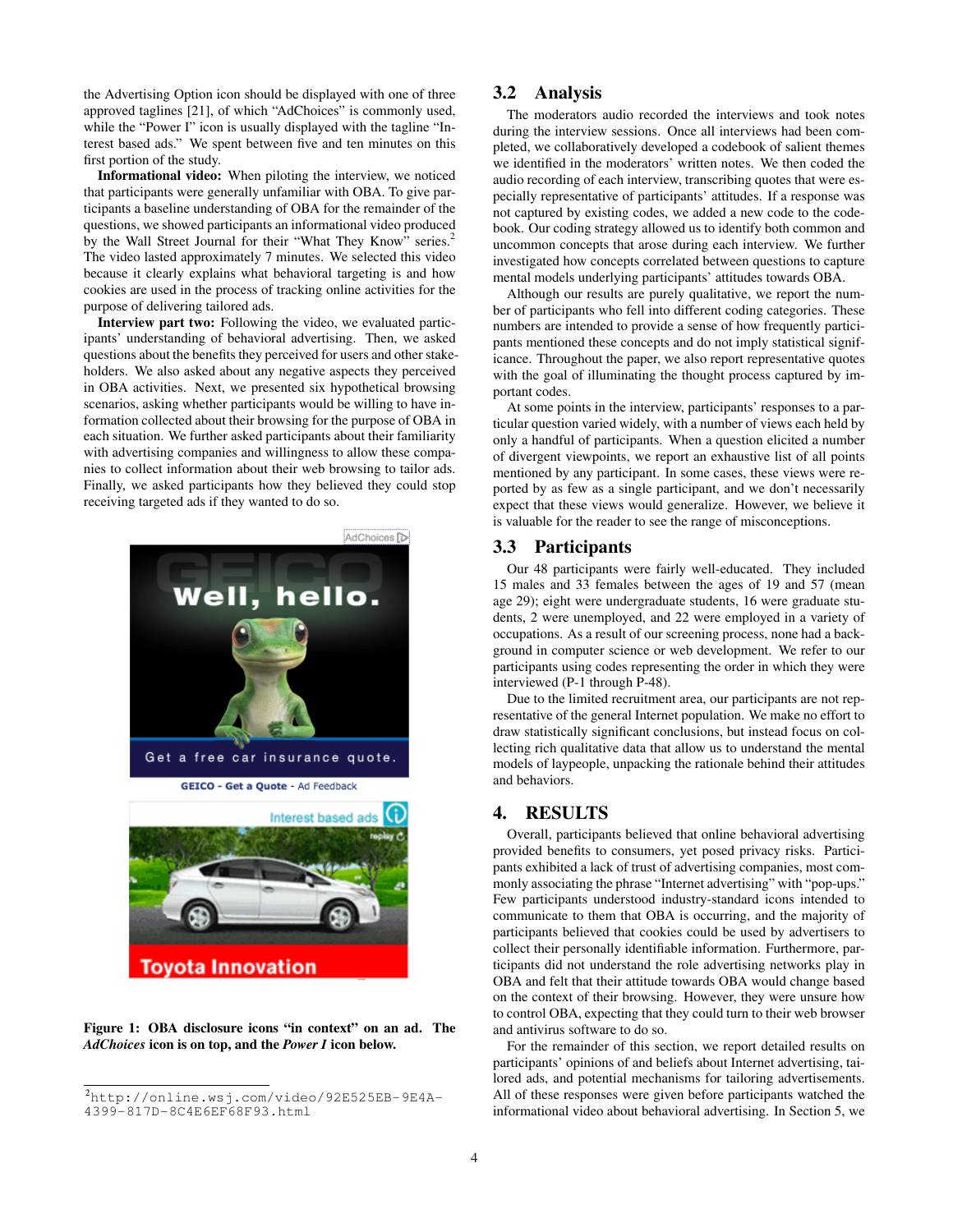present additional results from after participants watched the information video, focusing on participants' reactions to OBA.

## 4.1 Impressions of Internet Advertising

Participants had negative impressions of Internet advertising as a whole, often associating ads with annoying pop-up windows. When asked, "What is the first thing that comes to your mind when you hear 'Internet Advertising'?" the most common response was "pop-ups" (21 of 48 participants). P-23 was representative in saying, "I think about those really annoying pop-up ads that always kind of pop up out of nowhere, and I just wanna get rid of them and block them, and they don't go away." The second most common response was "annoying" (7 participants). According to P-40, Internet advertising is "bothersome, not needed, distracting, potentially harmful or dangerous." The same participant explained that "it could be a rogue site trying to obtain information in a less than forthright manner." A number of participants recalled advertising techniques that have been discontinued. For instance, P-7 noted "a few bad experiences with late-90's spyware," mentioning both BonziBUDDY and Comet Cursor.

While many participants had negative impressions of Internet advertising, 25 of the 48 participants said "yes" when asked, "Is Internet advertising useful?" Six participants noted that it helps them find new products. Five participants specifically stated that Internet advertising is useful because it pays for free online services, though most participants expressed a desire for it to be less obtrusive. For example, P-33 expressed, "I am OK with it as long as it does not interfere with what I am trying to do... I understand that a lot of sites are free for my use because of advertising." Five participants volunteered that they generally ignore advertising. For instance, P-40 explained, "I rarely pay attention to [Internet advertising]."

#### 4.2 Tailored Advertising

Before watching the OBA informational video, more than half of participants stated that at least some of the advertisements they see on the Internet are tailored to their interests. However, they did not differentiate between contextual and behavioral ads. 34 of 48 participants responded affirmatively when asked, "Do you think that the ads you see when browsing the Internet are tailored to your personal interests?" Of these 34, 7 said that tailoring happens only on Facebook, 5 said only on Gmail, one referred to Amazon, and 24 did not mention a specific website. Although most participants appeared comfortable with Gmail and Facebook customizing ads based on the contents of their emails or their Facebook profile, a few did express discomfort. For example, P-46 said, "It kind of bothers me that the program they use is monitoring my email...It makes you wonder how much access someone else might have to your emails if a program's monitoring it." P-34 commented, "Just when I'm on Gmail, for instance, I notice that when I look at an email, the ad at the top seems to cater to what I'm looking at, and I just think that might be an invasion of privacy."

Overall, participants found it useful to receive tailored ads; 31 of 48 participants responded in the affirmative to our question, "Is it useful for you to see ads that are tailored to your interests?" Nonobtrusive contextual ads were deemed particularly useful.

## 4.3 Beliefs About How Ads Are Tailored

To gauge participants' awareness of how information could be collected for OBA purposes, we asked, "How do you think online advertising companies decide which ads are more suitable for you?" Participants provided an array of responses, sometimes mentioning several mechanisms for profiling users. The two most popular responses stated that ads could be customized based on a user's browsing history (14 of 48 participants) and web searches (13 participants). P-46 explained, "If a website tracks your history, which I'm not comfortable with, it might know what website you constantly go to." Some of the participants who mentioned browsing history specifically noted that they thought this was a hypothetical technique. For instance, P-22 conjectured, "I guess if they were monitoring what I did on the Internet...But I'd hope they weren't doing that."

Other common beliefs of how advertisements were tailored included a user's Facebook account (10 participants) and "using cookies" (10 participants). However, none of the participants who mentioned cookies could explain how they were used, often assuming that cookies were repositories of information on a user's computer that advertisers could access. P-34 explained, "I guess they can get into the cookies. I don't know all the details or understand all the technical details about it." Other common responses were the contents or subject of emails (8 participants) and previous online purchases (5 participants). Furthermore, 4 participants volunteered that websites sell or share customers' information. In the words of P-32, "I imagine that if I bought something from a website, that information may be bought/sold/shared with other websites as well."

#### 4.4 Interpreting OBA Icons

The Digital Advertising Alliance states that "a prominent feature" of self-regulation is to "clearly inform consumers about data collection and use practices through enhanced notice provided via an icon" [\[5\]](#page-11-7). We asked participants about their familiarity with both the DAA's Advertising Option Icon (with the text "AdChoices") and older "Power I" icon (with the text "Interest based ads"). We further investigated what purpose participants believed these icons served, as well as what participants thought would happen if they clicked on the icon.

To gauge participants' familiarity with the icons themselves, we first presented enlarged icons and their corresponding taglines on a white background, lacking context. 41 of 48 participants responded that they had never seen either icon. One participant recalled having seen both icons, one participant recognized only the AdChoices Icon, and four participants stated they had seen the "Power I" icon. The remaining participant was unsure.

When shown these icons in context, next to advertisements, 25 participants still stated that they had never before seen either icon, while 8 were unsure. A total of 15 participants said they had seen the AdChoices icon and tagline, while 13 participants recognized the "Power I" icon and tagline. However, three participants misread the "Power I" icon's "Interest based ads" tagline as "*Internet* based ads," which P-45 felt represented "really great deals *online*."

The purpose of these icons, to provide information to consumers, eluded participants, even when the icons were shown in context on an advertisement. Only five participants thought either icon was intended to provide information about OBA. All five of these participants said the icon informed them that the advertisement was tailored to their interests. P-38 was representative of these participants, explaining that the icons "say that maybe these ads are chosen for you specifically based on your interests." However, no participants thought they were being informed about data collection, even though the DAA considers informing consumers about data collection a "prominent feature" of self regulation [\[5\]](#page-11-7).

There was a wide range of participant misconceptions about the meaning of the icons and taglines, which we report exhaustively in order to illuminate this divergence. One of the most common expectations was that the AdChoices icon would let users choose the categories of ads they'd like to receive. Ten participants expected that clicking on the icon would let users inform advertisers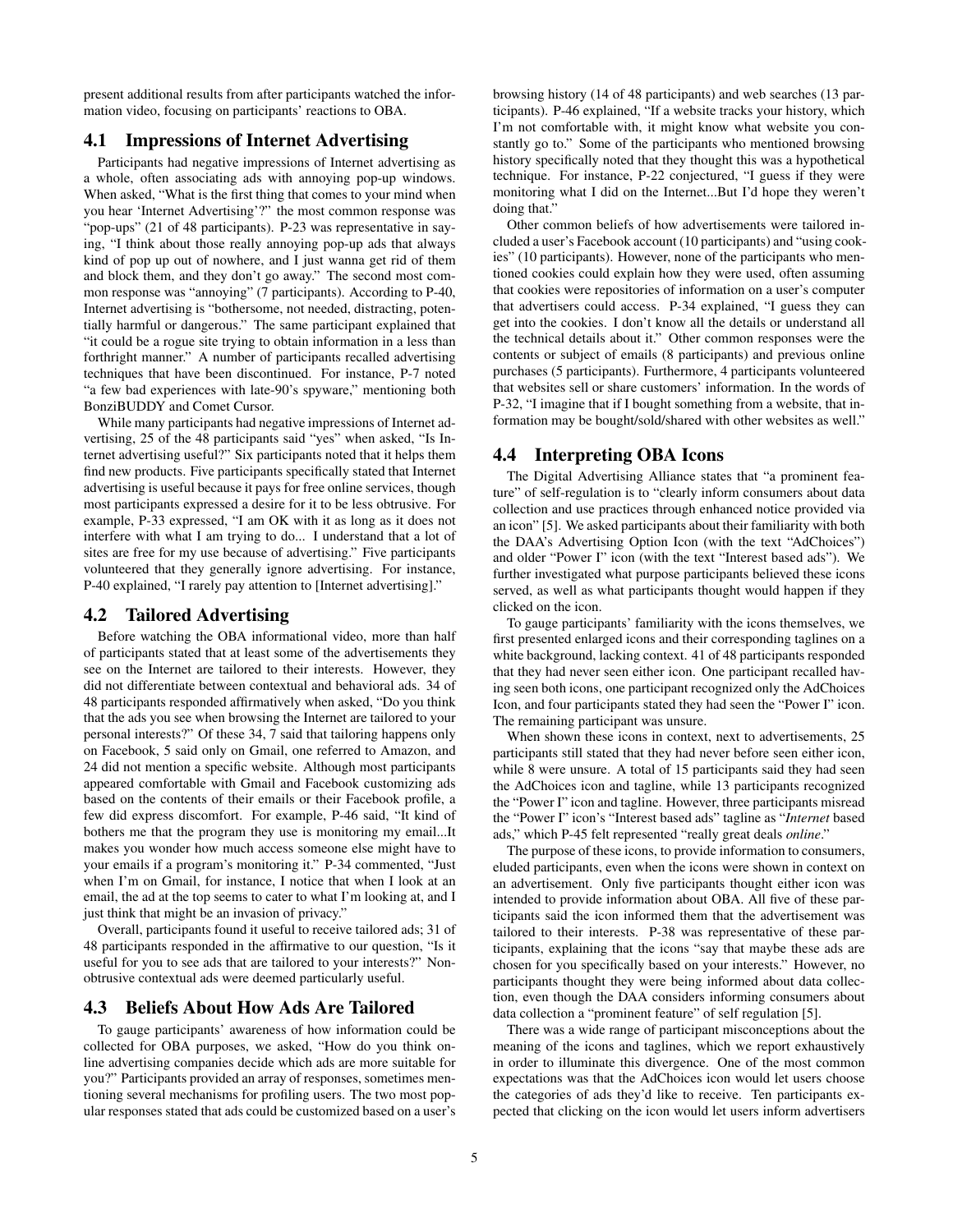of their interests. P-21 was representative of these users, thinking that "maybe a list would come up of the topics or subjects. You could choose to either add or remove subjects from that list." P-11 expected he could refine advertisers' existing profile of his interests. He thought that after visiting a site unrelated to his interests, he could "[choose] that those kinds of ads aren't targeted to me since I have zero interest in them." On the other hand, P-22 expected that "you could click on something that would say what your interests were or what you were currently looking for, and then a certain number of ads would pop up that were relevant to that."

Ten other participants believed that the icons served to solicit marketers to advertise in that spot. For example, P-21 said, "it looks like an icon advertising advertisements... A 'place ad here' kind of thing." Similarly, P-14 explained, "I imagine the purpose would be to offer you the option to be able to advertise yourself on webpages."

An additional common misconception was that clicking the icon would provide additional information about the advertised product. Eight participants expected to be taken to the website of the product being advertised if they clicked the icon, and seven additional participants thought they would see additional, related ads after clicking on the icon. For instance, P-18 expected to "see some advertising" while P-41 anticipated being presented with "a list of ads." Two other participants believed they would receive more information about the advertised product.

Other participants expected that clicking the icons would lead to negative consequences or pop-ups. Five participants believed that clicking on the icon would let advertisers track users, three participants believed that pop-ups would appear, and P-41 thought that the advertisement would expand. P-20 believed the icons "might be some kind of a scam, or different pop-ups would come up for the ad," while P-23 thought the icons were intended to "get more information about you somehow."

Some participants expressed surprise at the question itself when we asked what would happen if they clicked on the icon; they believed the icon couldn't be clicked. For instance, P-48 said, "I wouldn't imagine that you could click on it. I would just think it would be like part of the ad." In contrast, three participants thought the icon was intended to differentiate the ad from the content of the page and two thought it was intended to legitimize the ad. Four participants said they had no idea what the icons indicated, while many others were uncertain about their answers. For instance, P-06 thought that "because people are usually annoyed by ads, they want to let people know that they have choices. But I am not sure which kinds of choices."

## <span id="page-6-0"></span>5. REACTIONS TO OBA

After showing participants the informational video, we investigated participants' reactions to and knowledge of the OBA ecosystem, which we report in this section. Many participants found value in behavioral advertising, yet the majority of participants noted that the practice negatively impacted their privacy; taken as a whole, participants found OBA smart, useful, scary, and creepy at the same time. They had many different impressions of the types of information collected during OBA, potentially influencing their attitudes towards OBA. Participants also varied in the situations in which they would like data to be collected for OBA purposes, as well as their opinions of companies that conduct OBA.

#### 5.1 Opinions of OBA

Participants found both pros and cons to online behavioral advertising, weighing benefits such as helping consumers find products they might be interested in against privacy fears.

Participants felt that OBA's main benefits for users were helping them to find things they were interested in (19 of 48 participants) and seeing more relevant ads (18 participants). Four participants mentioned that OBA could provide a better Internet experience, while four other participants thought OBA could help them get better deals. For example, P-18 thought that while a consumer is shopping for books and "a competitor suggests a cheaper price, it can help you to save money."

Participants were also cognizant of the economic benefits advertisers can reap from OBA. 26 participants pointed out that advertisers could better target the right person, while 18 participants specifically mentioned that advertisers could make more money using OBA. Only five participants made a distinction between the company displaying an advertisement and the company whose product is advertised, noting that more merchants will advertise with a particular advertising network if it can better target potential customers. In addition, nine participants noted that OBA can command more money for websites on which ads are placed.

In contrast, the majority of participants noted privacy concerns as the main negative aspect of OBA. 41 of the 48 participants expressed concerns related to privacy when asked, "Are there any negative aspects of behavioral advertising?" In particular, participants disliked the idea of being monitored (8 participants) and complained about lacking control (6 participants) over this practice. P-12 explained, "I don't really like the idea of someone looking at what I am looking at, and that kind of freaks me out. Also, I do not like the idea of them putting stuff on my computer without me knowing about it." P-20 was especially concerned with the lack of control, expressing, "The user should be able to decide what kind of ads the user wants to see. The user needs to be in control." Similarly, P-31 said, "It is a little creepy... because I feel that I should get to decide what is going in and out of my computer."

While many participants were concerned about their information being used to create accurate profiles of them, five participants also feared the creation of inaccurate profiles. P-5 was annoyed because she felt the ads she sees are supposed to be tailored to her, yet do not match her needs. She explained, "I feel that sometimes advertisers stereotype me. I find this to be offensive." Similarly, P-45 commented, "Sometimes you click things by accident and it takes you there... it's collecting all this information about you that doesn't even describe who you are, or it could be someone else using your computer." P-27 noted that after making Google searches for her job investigating sexual homicides, she started receiving explicit advertisements that were unrepresentative of her actual interests.

Participants' overall feelings about OBA were mixed, weighing the perceived usefulness of OBA against privacy concerns. After participants spoke about the benefits and downsides of OBA, we asked, "Overall, how do you feel about online behavioral advertising?" On balance, 8 participants had primarily positive feelings about OBA, 19 viewed the practice negatively, and the remaining 21 were mixed. P-16 was representative of those who felt positively, stating, "I don't really see it as anything harmful unless I'm unaware of companies getting more personal information." She did note that she expects OBA to continue regardless of consumer sentiment, explaining that "all the companies are out to make money, so I don't see it stopping."

Many participants liked that OBA would show them more useful ads, yet they were concerned about privacy. P-41 was representative of this attitude when she said, "It seems like it can be helpful for the users, but at the same time it is also dangerous for the privacy problems." P-38 also had mixed feelings. She said, "I think the idea's good, but I don't like the fact that I feel like it's an invasion of your privacy. It makes me feel very insecure. Like if this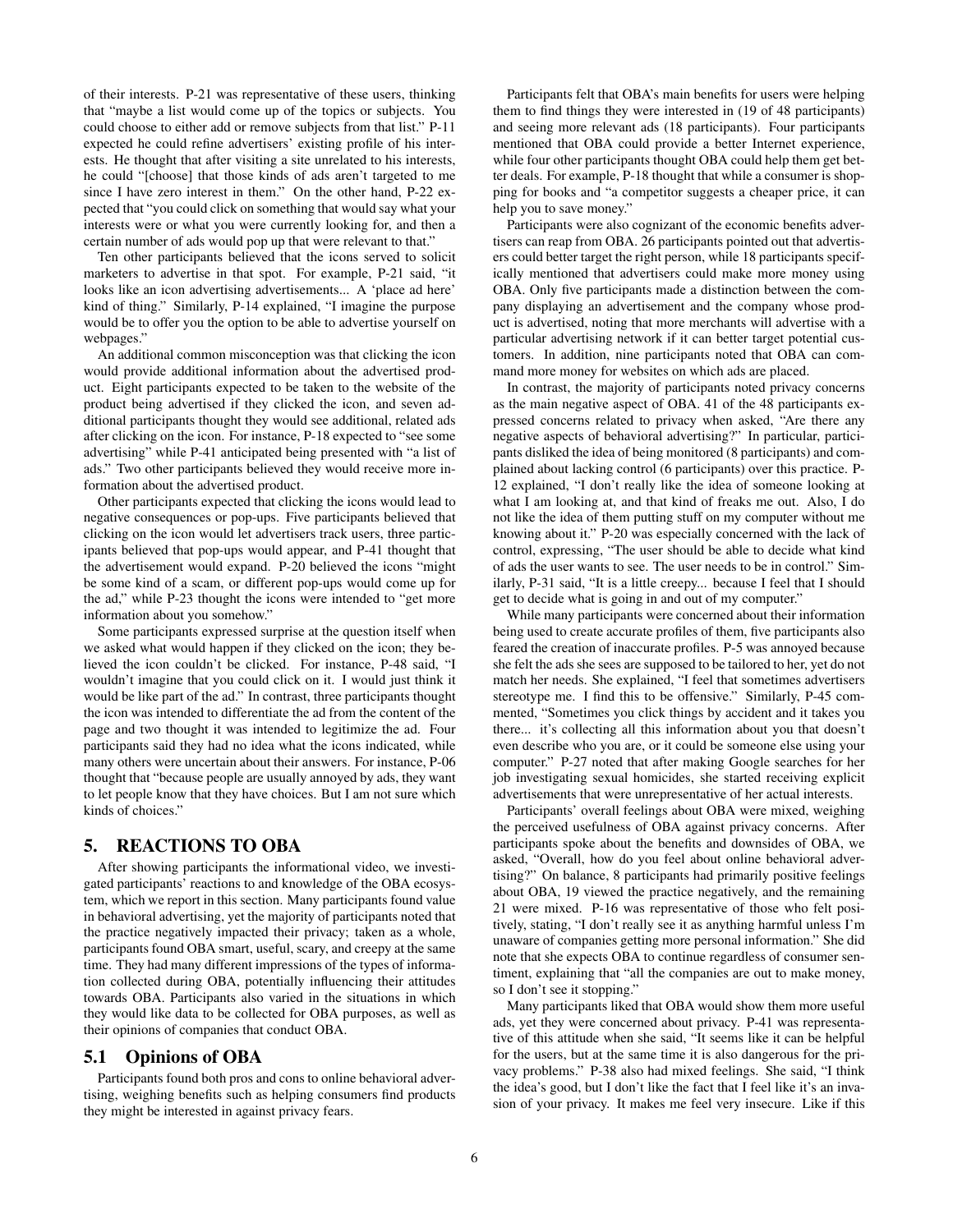is what people can figure out about me, then what else can they get off my computer?" P-43 was one of several participants who commented that OBA is a "smart strategy," while P-47 called OBA a "good advertising technique." P-31 synthesized positive and negative aspects of OBA, stating, "It is creepy but clever."

A number of participants suggested ways to make them more comfortable with OBA. P-20 suggested that he would "be more comfortable if the websites or the advertisers ask you directly what are your interests and what are the kinds of things that you like," as opposed to collecting data on user behavior. P-38 added, "I guess I would be more willing to do it if I had like a firmer understanding of how everything worked."

Many of the participants with negative opinions viewed OBA as scary or creepy, though they noted not being very familiar with how it works. For instance, P-14 said, "I don't think I really noticed it...but it definitely is kind of creepy when you think about it." P-45 concurred, relating a story about how she was searching for furniture the previous night and was confused when her advertisements started to feature those items. She stated, "It's scary. It makes me nervous. I was thinking about it last night when I was searching for stuff. Like I thought how do they know all this, how do they keep track of this, how do they do this?"

P-34 was unabashedly angry when she learned about OBA from the informational video. She said, "It makes me want to go home and delete all my cookies, but then I know that's not gonna help much. It makes me mad."

#### 5.2 Concerns About Data Collection

Participants believed that advertisers could access a large range of information about them, including personally identifiable information such as their mailing address, name, and potentially even financial information. 26 of the 48 participants stated that advertisers could collect their name and address. P-46 was concerned about "people using it for more malicious means, stealing your credit card information, identity, SSN." Participants also expressed concern about advertising networks collecting and sharing information without telling users. In P-1's words, "They are gathering information...without you knowing it, maybe even giving that data to another party."

Participants commonly said they were scared about being tracked and monitored. P-32 expressed, "It is kind of a creepy thought that you are being followed and monitored." While discussing data collection, P-22 said, "People shouldn't be able to do that. And I think if everybody knew that everything you were doing was being tracked, they wouldn't do half the things that they did." P-40 said she was so concerned with online tracking that she deletes cookies on a daily basis. In a closing thought, P-17 stated, "Following me around, that turns me off."

A number of participants believed that their personal information was stored in cookies on their computers by third-party advertisers. When asked to describe a third-party cookie, P-41 said it was "another cookie that's accessible to my computer history of the web browsing." After learning about OBA from the informational video, P-21 stated, "I've obviously heard of cookies, but I just thought they were temporary Internet files. I didn't know what it was that they were holding, so that's kind of surprising." P-34 hypothesized that to target advertisements, "I guess they can get into the cookies." P-18 described cookies as "little pieces of software that collect certain information about you." However, thirdparty advertisers most commonly store only a unique identifier in a cookie in order to correlate visits to different websites as coming from a particular browser on a particular machine.

## 5.3 Attitudes Depend on Situation

We presented participants with six different browsing scenarios and asked for each, "Would you like online advertising companies to collect information about your web browsing in order to deliver tailored ads?" Participants were nearly evenly divided about whether to allow or disallow data collection in scenarios about planning a vacation, shopping for a car and car loan, looking for a job, and shopping online for food and household goods. Most participants said they would allow data collection while they were reading the news, while only a few participants expressed a willingness to permit data collection while they searched for STD treatments for a friend.

Participants' preferences were complex. None of the participants said they would allow data collection in all six scenarios, and only five participants said they would not allow data collection in any scenario.

For many situations, participants said they were willing to allow data collection because it would be harmless and might result in cheaper prices for them. For instance, P-22 was willing to allow data collection while she shopped for food and household goods since "there may be a sale on something I wanted anyway."

Privacy concerns drove participants' unwillingness to allow the collection of information. For instance, when deciding whether she wanted her information collected while planning a vacation, P-14 explained, "I'm always looking for...cheaper flights." However, she considered the privacy risk that "you'll know when I'm not at home," before exclaming, "That's tricky!" Health records were a common source of privacy concern. When asked about a hypothetical STD-treatment search scenario, P-45 said she was unwilling to permit data collection. She explained, "That's really personal. The other stuff, it's just material things. That's your health, it's really private."

However, participants sometimes said they didn't want their data collected because they perceived no utility in receiving related advertisements. P-41 declined data collection while shopping for food and household goods, saying, "I know what I'm buying, and I don't want any other distraction to spend money." In other cases, participants sensed a disutility in giving any data to marketers in certain industries. For instance, P-18 felt that "in the travel business, there's a lot of spam," while P-23 didn't want "to be bombarded with car ads for the rest of my life."

#### 5.4 Attitudes Depend Partially on Company

While participants were very willing to allow certain companies to collect information about their browsing for the purpose of tailoring advertisements, they were hesitant to allow others. For seven different advertising networks, we first asked, "Are you familiar with [name of company]?" Over 75% of participants were familiar with AOL Advertising, Google, Microsoft Advertising, and Yahoo, whereas fewer than 20% of participants had heard of BlueKai, Casale Media, or 24/7 Real Media. We then asked, "Would you permit that company to collect information about your web browsing to show tailored ads?" As shown in Figure [2,](#page-8-0) 77% of participants would permit Google to collect information about their browsing, while very few would permit the unfamiliar companies to do so. Participants were mixed about whether they wanted Yahoo and Microsoft Advertising to collect their information, while the majority of participants did not want AOL Advertising to do so.

Many of the 37 participants who were willing to grant Google access to their information explained their decision in terms of trust. P-11 was representative in stating, "Their motto is to not be evil, and so far they've shown that they're not." Most participants mentioned using Google products, explaining that they trust Google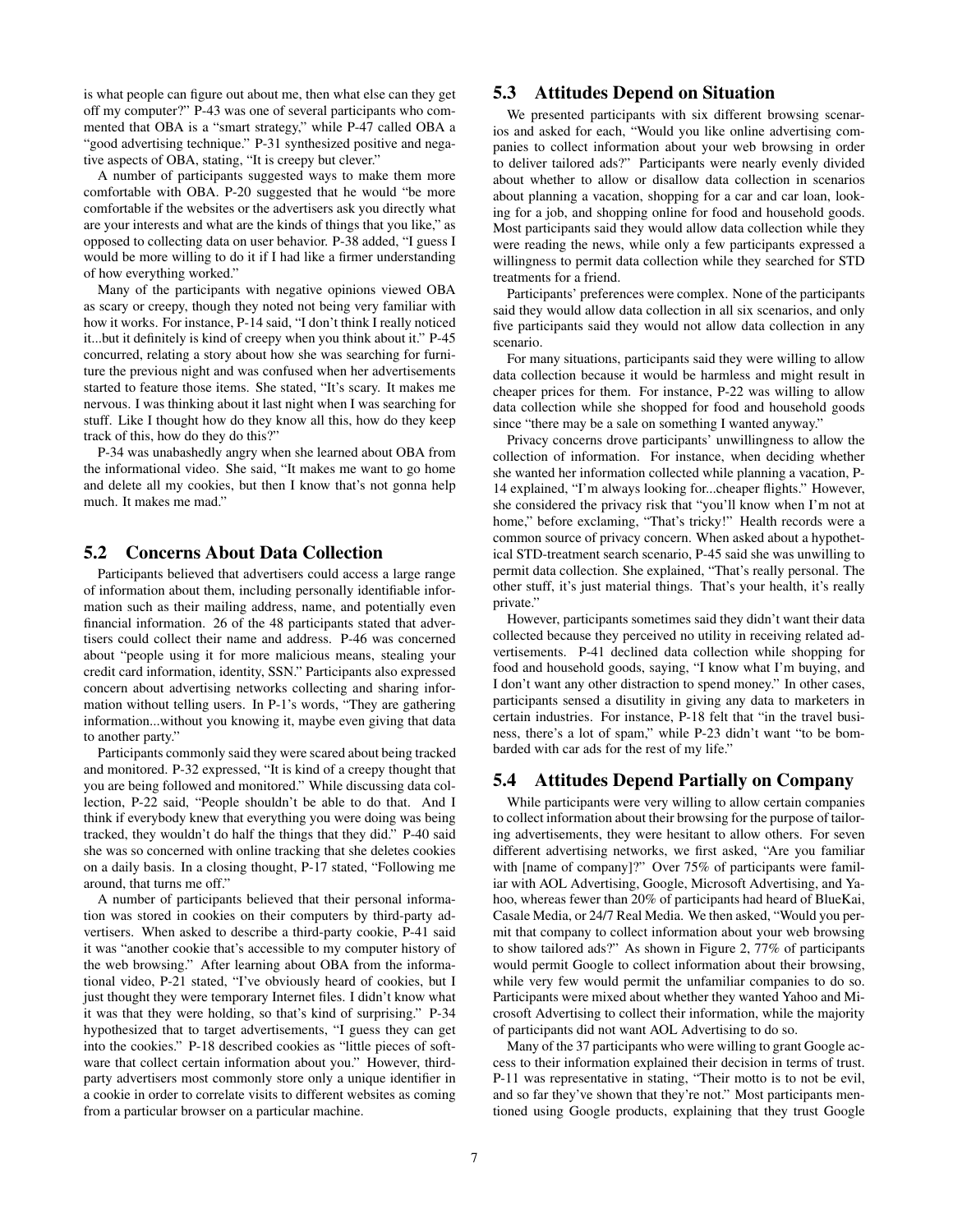

<span id="page-8-0"></span>Figure 2: Participant familiarity with seven advertising companies versus their willingness to allow each company to collect their browsing information for OBA. The cluster in the bottom left indicates companies that were unfamiliar to participants and with whom they did not want to share information.

because of their positive experiences with these services.

Google's size and its preponderance of stored data factored into some participants' decisions. For example, P-21 laughed when asked about Google, saying he was willing to let them collect his information since "they have a lot already." P-41 recognized both benefits and downsides to Google's size, stating, "In good ways it's a really huge company that has a lot of information and it can be helpful. But at the same time, since they're a really big company, I don't know what they're gonna do with my information." P-31 was among those who felt the scope of Google's services was a disadvantage, stating, "Google is a bit worse because it is like your doctor has also been your drug dealer. Google is supposed to be my secure email provider and protect my documents...Where do they draw the line?"

Apart from trust, a common explanation for allowing Google to collect browsing information was that it would help in search. For instance, P-16 felt that Google collecting her information "would probably help if I put in a search, if they could tailor it even more towards my interests." P-20 seemed not to recognize Google's advertising activities, stating that "Google is a very good and a safe search engine." Similarly, P-23 was surprised that she was asked about Google advertising since, to her, Google is "not a company that I really associate with advertisements."

As with Google, a number of participants were willing to let Microsoft collect information about their browsing, making this judgment based on the company's non-advertising activities. For example, P-22 was willing to permit data collection, saying, "I know Microsoft has to do a lot of things on your computer if it's your operating system, and I assume that they would collect information that would help them update your operating system." P-44 had the opposite reaction, saying he would not permit data collection from Microsoft because "I am a Mac guy." Many other participants also did not seem to distinguish between Microsoft as an advertising network and Microsoft as an advertiser. For instance, P-16 didn't want Microsoft to collect data "just because I really couldn't see myself buying Microsoft products on a regular basis."

In contrast to Google, Yahoo and AOL were viewed negatively by many participants. P-11 was concerned about Yahoo's viability as a corporation when he said he would not permit data collection, stating, "They're financially not so hot and I wouldn't trust what they would do if they got into a real pinch." P-18 felt that "Yahoo historically has had too many incidents where it made the media that their files were hacked into." When asked about AOL Advertising, P-34 began by stating, "I hate AOL." When asked if this attitude was the result of bad experiences, she continued, "That was a long time ago, and they're still on my list." P-23, who had also been unfamiliar with Google's advertising activities, stated, "I've heard of AOL, but I don't know that I knew that they had advertising."

Few participants wished to permit data collection by BlueKai, 24/7 Real Media, and Casale Media, the three companies that were most unfamiliar. Participants' responses were potentially biased since we asked about their familiarity with each company before asking if they would allow that company to collect their information. However, P-45 was representative of interviewees in stating, "If I don't know the name...I don't trust them, just like you wouldn't trust a friend or doctor you don't know too well." Multiple participants falsely concluded that 24/7 Real Media is a music vendor, potentially confusing it with Real Media. For instance, P-46 said, "Sounds like if you could buy songs from them, I'd be uncomfortable with it, because that means credit card and all that."

#### 5.5 Exercising Choice

Near the end of the interview, we asked participants, "Are you aware of any ways that can help you stop receiving targeted ads?" "Deleting cookies" was the most common response by far, mentioned by 25 participants. However, a number of these participants mentioned that they learned about this technique from the informational video they watched earlier in the interview, suggesting that deleting cookies is overrepresented in our data. Three of these participants suggested clearing the browser's cache, in addition to deleting cookies, in order to stop tailored advertising.

Beyond the deleting cookies, participants' responses were quite divergent. In order to show the range of these responses, we report all responses participants gave, grouped into thematic categories.

A number of participants expected that general computer security tools would limit behavioral advertising. For instance, ten participants thought that antivirus and anti-spyware programs, such as Norton or McAfee, would have options for blocking behavioral advertising. To limit OBA, three participants also mentioned firewalls, one suggested using a proxy, and another participant suggested using Linux.

Seven participants expected there to be an option built into their web browser for controlling OBA. However, these participants expressed uncertainty. For example, P-20 thought there "should be an option for that in the web browser... There should be a privacy section." Similarly, P-41 explained, "I think it's already embedded in the computer program, like the Microsoft one. And does the Google Chrome also block the ads?" Three participants specifically mentioned browsers' "Private Browsing" modes as a way to stop receiving targeted advertising. No participants were aware of any specific software or browser plug-ins for managing OBA preferences. In addition, P-17 believed that changing Facebook's privacy settings would limit OBA.

Some participants thought ignoring advertisements was the best strategy for not receiving targeted advertising. Four participants suggested using ad-blocking software, while three others suggested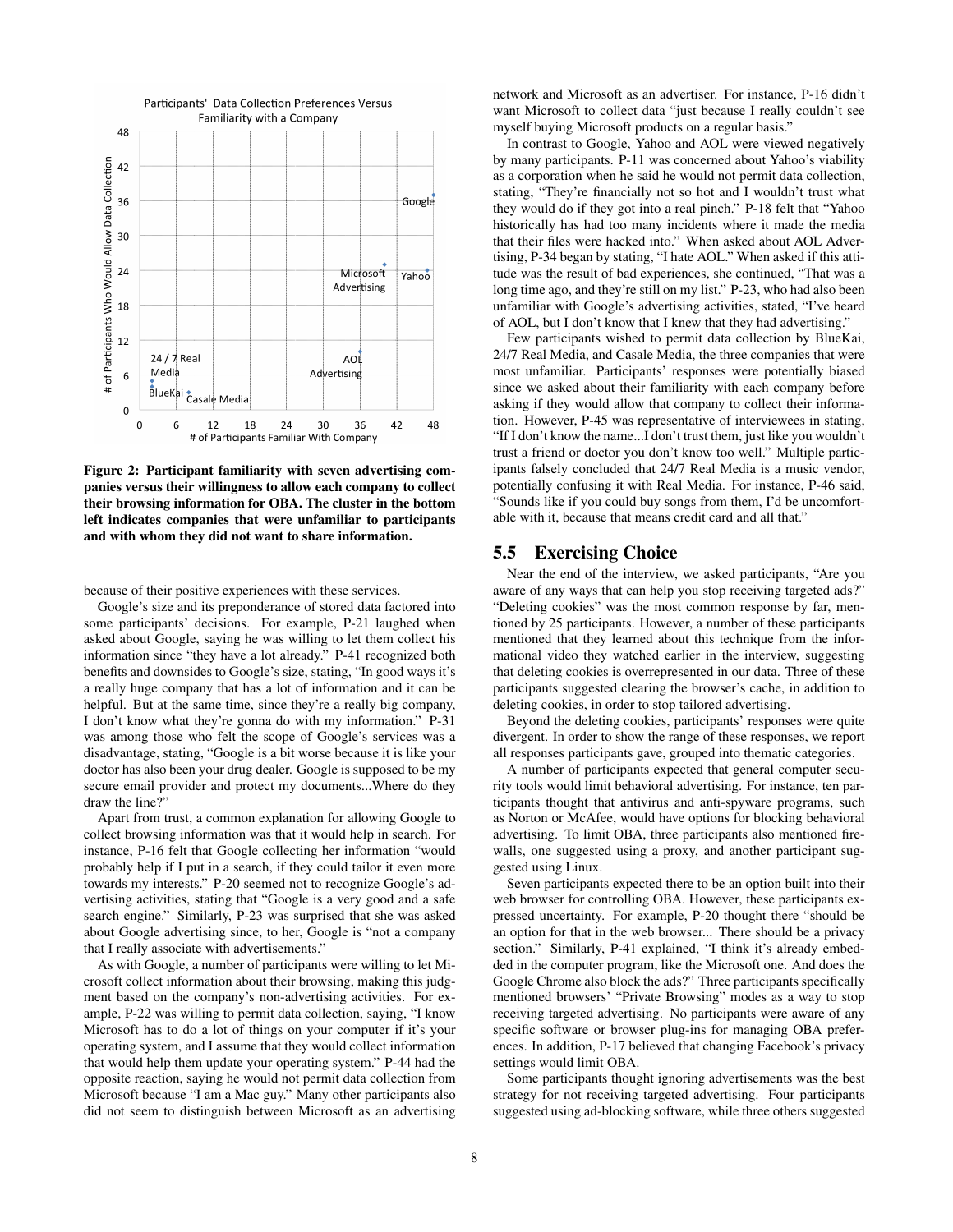never clicking on ads to control OBA. They believed that companies would be unable to track them as long as they didn't click on advertisements. On the other hand, P-14 thought she should unsubscribe from email lists to limit OBA.

Three participants expected there to be some sort of website on which they could choose to stop receiving targeted advertisements. However, two of these three participants were uncertain if such a website existed. For instance, P-34 "thought there were websites that could help you [stop receiving targeted ads], but I'm not sure." When asked to describe those websites, she said, "Same kind, I would assume, like you could choose your catalogs you want shipped at home. I have no idea, no idea, I'm just guessing." P-37 assumed that such a website might be part of the Norton Antivirus site. P-18 was the only participant who felt certain of the existence of such a website. She explained, "There's supposed to be [a national] agency that oversees marketing... There's a Do Not Call list. There's also, I've been told, a Do Not Email list."

No participants mentioned industry self-regulatory websites or opt-out programs at any point during the interviews. Similarly, no participants mentioned "Do Not Track" or "Tracking Protection List" efforts that are part of popular web browsers. In contrast, twelve participants felt they had no options at all for controlling targeted advertising.

## <span id="page-9-0"></span>6. DISCUSSION

In our interviews, we recorded not only participants' attitudes about OBA, but also their knowledge of its practice. In this section, we discuss how participants' understanding and misunderstanding of OBA may have influenced their attitudes, filling a gap left by prior work employing surveys. We further discuss why many participants seemed unaware that their browsing activities are currently used for OBA purposes and felt unable to control OBA in accordance with their preferences. We conclude with suggested directions for improving notice and choice mechanisms.

#### 6.1 Explaining Participants' Attitudes

Participants recognized in behavioral advertising both benefits for consumers and economic advantages for advertising networks. The most commonly articulated benefit of OBA was that it would help participants see advertisements targeted towards and relevant to their personal interests. Some participants also expected that marketers would use OBA to target special offers to consumers who were interested in a particular product.

However, privacy in the face of OBA was the most common concern for users, preventing them from wholeheartedly embracing behavioral advertising. Although some participants had specific privacy fears, such as being monitored or being profiled inaccurately, it was mostly a general, abstract notion of privacy violation that participants articulated. Despite recognizing the potential benefits of OBA, the majority of participants said they were opposed overall to the concept because of general fears of their privacy being violated.

Participants were reluctant to accept OBA, and they exhibited a distrust of advertising born from poor past experiences. Participants recalled aggressive advertising on the Internet to an extent that their most common free-association with "Internet advertising" was "pop-up." The association participants made between advertising and the words "pop-up" and "annoying" suggests that they lacked trust in the advertising industry, which may have led them to set a high bar to acceptance of behavioral advertising.

Although participants were generally aware that some advertisements were somehow targeted to them, many believed this tailoring occurred contextually on Gmail or based on their activities on Facebook. Participants' familiarity with contextual advertising is not surprising since the data used to select the advertisement is in clear view on the same page as the ad. Although many participants believed that advertisers could hypothetically choose advertisements based on which websites they had visited, they were less aware that this technique is currently practiced.

By its nature, behavioral profiling occurs over the long-term, temporally separating the presentation of an advertisement from the data that influenced its selection. Profiling based on browsing or search history doesn't inherently provide consumers with obvious context clues. To combat this structural lack of notice, a core tenet of industry self-regulation in the U.S. is to inform consumers when an ad has been tailored based on browsing activities. However, from our interviews, the icons intended to provide this notice seem ineffective. Many participants saw these icons, which are intended to inform them about data collection and use, and assumed they could click the icon and place an advertisement themselves, or receive more information about the advertised product. Considering the failure of these icons, which are the primary vehicle for notifying consumers about OBA, it is not surprising that participants were unaware that behavioral profiling currently occurs.

When participants learned that behavioral advertising currently occurs, even some of the participants who believed it to be theoretically possible expressed surprise. OBA is not visible on its own, and participants did not glean the intended meaning from industry icons for notifying consumers about OBA and providing a gateway to additional information and the possibility of opting out. This surprise, combined with participants' close association between the advertising industry and annoying pop-ups, may have led them to assume the worst about potential privacy violations due to OBA.

Had participants understood the profiling technologies that underpin most behavioral advertising strategies, pairing a browsing history with a unique identifier, they would have realized that some of their worst fears about the collection of personal information were likely unfounded. However, they did not understand these mechanisms, nor should they. A consumer should not need to be a technologist to be empowered to control the use of his or her information. Participants said that they had heard from the news or from the informational video we presented that cookies enable advertisers to track their browsing history, but that cookies also must be enabled for e-commerce shopping carts to function. Therefore, they seem to have constructed a mental model in which cookies on the computer store both their browsing history and their financial records from past online transactions, which would explain why a number of participants incorrectly believed that advertisers could look at their existing cookies to gather personal information. Following this incorrect mental model, when advertisers or hackers scoop up these cookies from the consumer's computer, they have access to a wide range of personal and financial information previously used for online commerce.

While participants recognized the benefits of OBA, they were upset that it currently occurs without their knowledge. They assumed that the same untrusted advertising companies that bombard them with annoying pop-ups are likely violating their privacy in other ways. Participants were unaware of the types of data that are used for OBA profiling. They were also unaware that long-standing industry guidelines explicitly prohibit the merging of personally identifiable information with previously collected non-personally identifiable information for OBA purposes without explicit user consent [\[24\]](#page-12-11). On the other hand, participants might rightly have been concerned if they had heard media reports about web sites accidentally leaking data to advertisers or about companies exploiting technical mechanisms to circumvent privacy protections [\[15,](#page-12-7) [29\]](#page-12-22).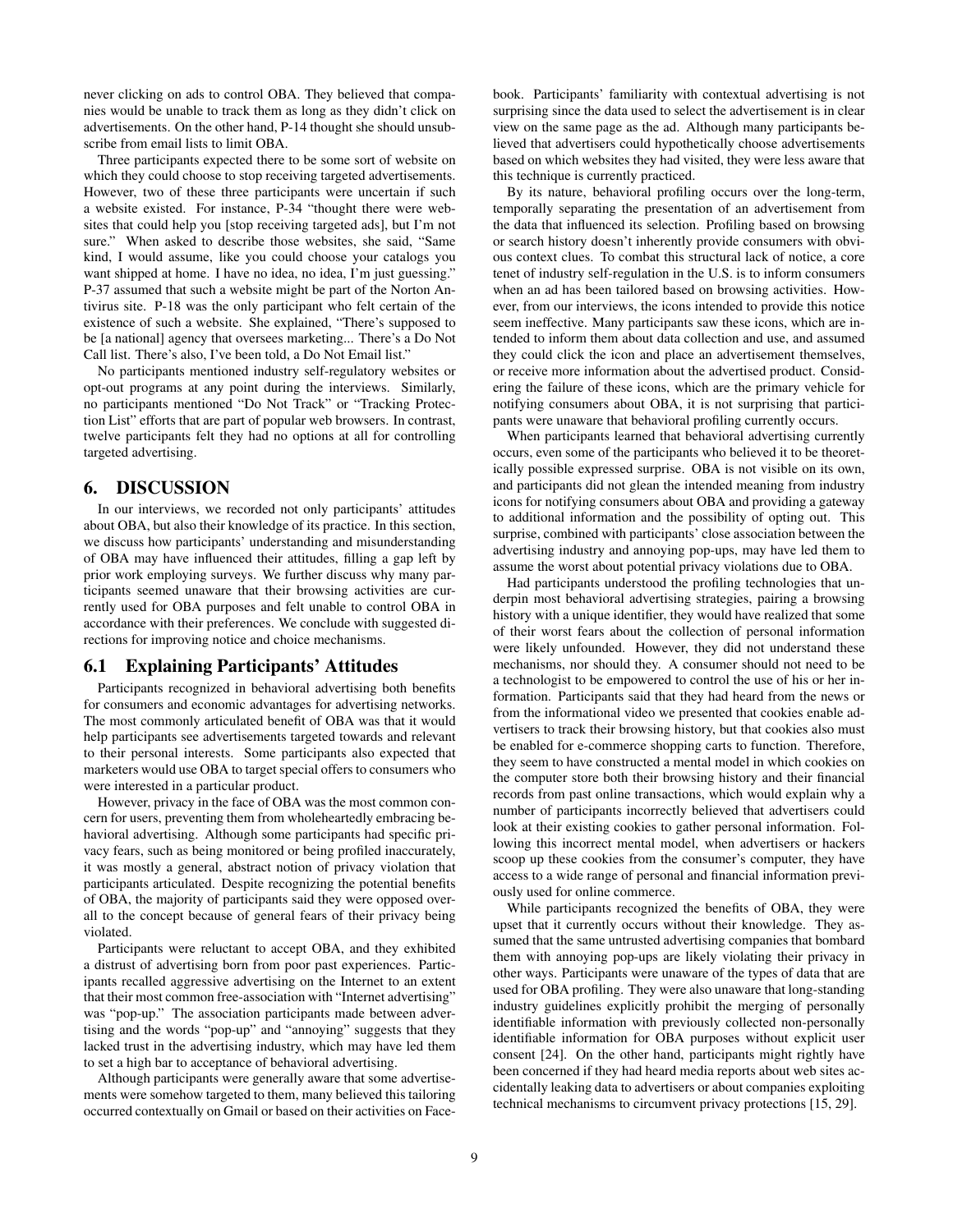## 6.2 Notice and Choice

Because the icons intended to provide notice and choice to consumers did not convey this information to participants, we unpack how participants parsed these icons. Given the large number of participants who thought the icon solicited potential advertisers to "place their ads here," the icon and its text could more clearly indicate that they are intended for consumers. Considering participants' divergent expectations of the message it was communicating, the "AdChoices" tagline seems particularly ineffective.

Furthermore, the icon's location and presentation are a potential area for improvement. The icons are displayed near or within the advertisement itself, which we speculate may have caused participants to think the icon was part of the advertisement. If this hypothesis is true, it would help explain why many participants expected that clicking the icon's "i" symbol would provide more information about the product advertised. Some participants did not expect to receive information from clicking the icon, and some were simply scared to click it at all. Participants' hesitance may have stemmed from their past experience with advertisements, in concert with the icon's location. Pop-up and pop-out advertisements often have a box in the corner of the ad intended to expand or collapse the ad, so this concern may have been consistent with participants' aversion to advertisements popping out or expanding. To provide effective notice, it might be possible to distinguish more clearly both the provenance and purpose of the icon from the advertisement itself. The icon, its accompanying text, and its location are all potential areas for future investigation.

The taglines that accompany these icons contributed to this lack of notice. Participants' common misunderstanding that they could click on the AdChoices icon to select interesting advertising categories is not surprising. They expected to be able to make *choices* about *ads*. While some participants had no idea what choices they could make, others reasonably assumed that they would be able to choose which types of ads they would receive. A small number of advertising networks, including Google,<sup>[3](#page-10-0)</sup> Microsoft,<sup>[4](#page-10-1)</sup> and Ya-hoo,<sup>[5](#page-10-2)</sup> already allow consumers to view and edit the categories of advertisements targeted to them. To align better with participants' expectations for the icon, the Advertising Option Icon could provide consumers similar functionality. Giving consumers a reasonable set of choices that they can customize in a small amount of time could benefit both advertisers and consumers. Such a system would empower consumers to control the types of ads they receive and correct inaccurate profiles, as well as provide advertisers with potentially more accurate and actionable information about particular consumers' interests. However, such a system could also be used to leak private information about a user.

#### 6.3 Supporting Consumer Control

The reactions, misbeliefs, and mental models of our 48 participants suggest potential directions for improved notice and choice mechanisms. In particular, users could be empowered in ways that more closely match their existing expectations and understanding of OBA.

In addition to their responses to the icons and taglines, participants' expectations about how to stop behavioral advertising bode poorly for existing opt-out mechanisms. Deleting cookies, the most common response to our question about how a consumer could stop receiving targeted ads, would actually nullify existing cookie-based opt-out mechanisms. Although a number of participants stated that they were inspired by the informational video to delete their cookies, others stated that deleting cookies was common knowledge, suggesting that the informational video was not the only driver of this sentiment. When a participant states that learning about behavioral advertising "makes me want to go home and delete all my cookies," the idea of using cookies to record opt-out preferences seems problematic.

Furthermore, few participants thought about going to a website to manage their OBA preferences, and none of the participants mentioned clicking on the icons to limit OBA. However, these are currently the two main opt-out vectors. Participants receive advertisements on websites, so it makes sense that they don't expect to go to other websites to exercise preferences. While it seems reasonable for an opt-out mechanism to be located near behaviorallytargeted advertisements, unless consumers are clearly notified that this icon is not part of the advertisement and that they could control OBA by clicking on it, they will not click it.

While it may seem that more effective opt-out mechanisms would benefit consumers to the detriment of advertisers, participants who suggested never clicking advertisements in order to limit OBA provide a counterexample. Participants didn't understand how their browsing is recorded, so some assumed they could be tracked only if they interacted with an advertisement. In the absence of effective notice and choice about OBA, consumers may choose to disengage entirely from advertising. As a result, more effective notice and choice mechanisms may provide benefits to principals throughout the OBA ecosystem.

Whereas few participants thought they could stop OBA by visiting websites and none were aware of existing cookie-based optout mechanisms, participants commonly believed that their existing tools for maintaining security and privacy could stop tracking. Although no participants stated familiarity with any specific browser features related to OBA or tracking (e.g., Do Not Track), participants' mental model of turning to their browsers' privacy settings to stop tracking lends support for tools built into browsers.

While the expectation held by ten participants that the Norton or McAfee antivirus suites contained a mechanism for limiting OBA might appear strange at first blush since OBA is unrelated to computer viruses, it seems to indicate that they expected the software that already protects their privacy and security to extend to OBA. As with browsers' built-in tools, security suite software is a onestop shop for computer protection. Users did not want to take separate action for each new threat to their privacy. The Spring 2012 inclusion of privacy enhancing tools for OBA in the AVG antivirus suite thus seems to align with participants' expectations [\[1\]](#page-11-8). In contrast, opt-out mechanisms that would impose additional burdens on users or introduce new paradigms for protecting their privacy may be misaligned with users' expectations.

#### *6.3.1 Users Shouldn't Need to Evaluate Companies*

While most currently deployed mechanisms for consumer choice focus on asking users to make decisions about which advertising companies can serve them OBA, participants' difficulty reasoning about companies reveals flaws in this approach. When we asked participants whether they'd permit particular companies to collect information about their browsing, their reasoning differed for companies that engage only in advertising and companies that have a variety of consumer-facing divisions. Participants were unfamiliar with companies that work primarily in advertising, and many participants said they would prohibit data collection from these unfamiliar companies since they felt unqualified to judge their trustworthiness.

<span id="page-10-0"></span><sup>3</sup><http://www.google.com/ads/preferences/>

<span id="page-10-1"></span><sup>4</sup>[http://choice.live.com/AdvertisementChoice/](http://choice.live.com/AdvertisementChoice/Default.aspx) [Default.aspx](http://choice.live.com/AdvertisementChoice/Default.aspx)

<span id="page-10-2"></span><sup>5</sup>[http://info.yahoo.com/privacy/us/yahoo/opt\\_](http://info.yahoo.com/privacy/us/yahoo/opt_out/targeting/details.html) [out/targeting/details.html](http://info.yahoo.com/privacy/us/yahoo/opt_out/targeting/details.html)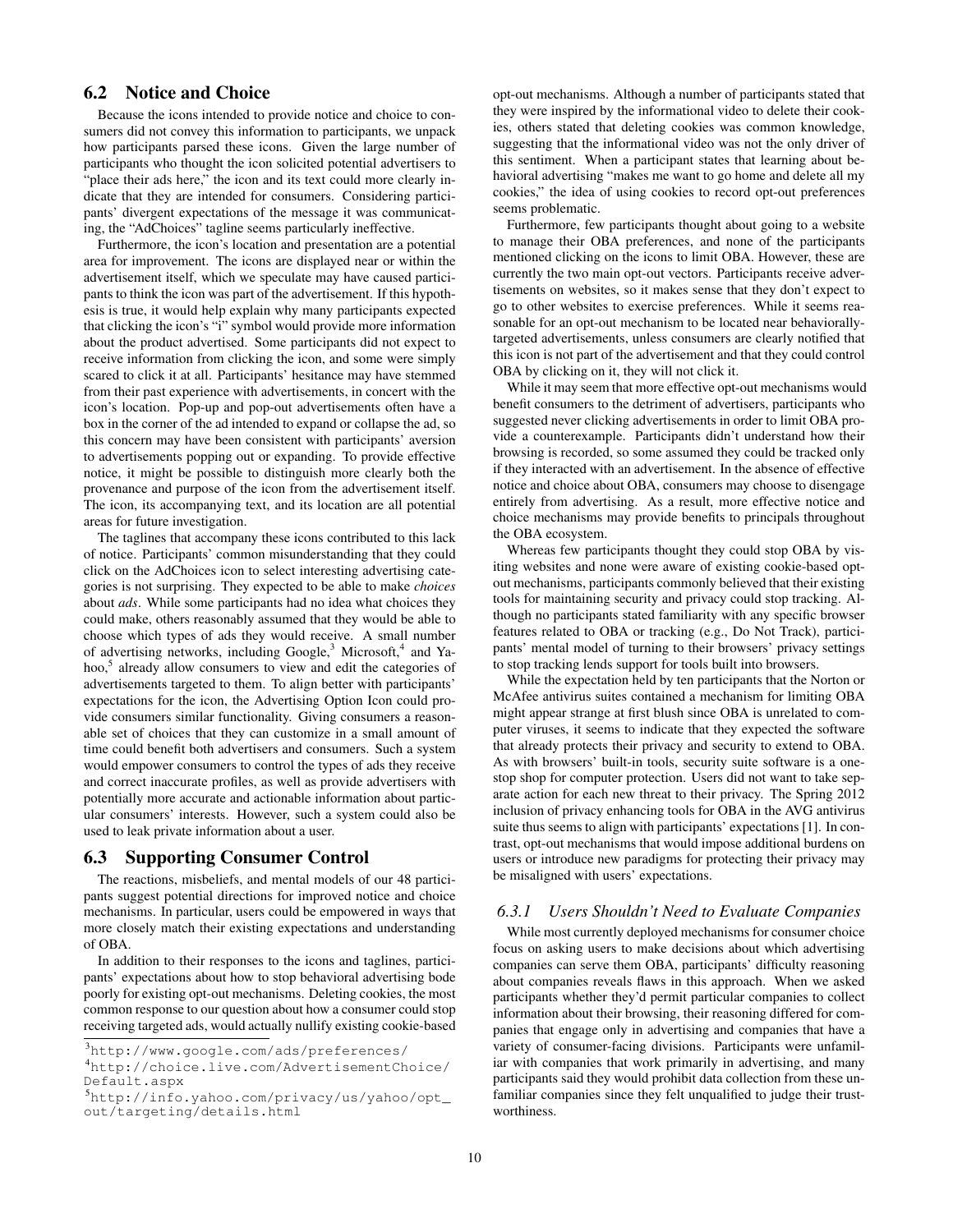For companies such as Google, Microsoft, and Yahoo, which engage in a variety of activities familiar to consumers, participants misunderstood the activities of these companies' advertising divisions. For instance, some participants assumed that Microsoft Advertising collected data primarily for advertising or updating the Windows operating system. In this mindset, participants made decisions using information unconnected to these companies' OBA activities, and it is possible that these decisions would correlate only weakly with fully-informed opinions about those companies' OBA efforts. For Google and Yahoo, many participants assumed that these companies only advertised on Gmail or Yahoo, misunderstanding the role both companies take as advertising networks across many disparate web pages.

Overall, participants seemed to have great difficulty understanding the role of advertising networks within the OBA ecosystem. They felt uncomfortable allowing unfamiliar companies to collect their information, and they judged familiar companies on activities unrelated to advertising. While a user's perception of a company's overall trustworthiness does seem a reasonable metric with which to make decisions regarding the collection of information, the extent to which users' decisions were based on information unrelated to OBA suggests that their decisions were not fully informed.

#### *6.3.2 Situational Choices*

When asked whether they would permit information about their browsing to be collected for the purpose of OBA in different scenarios, participants displayed complex preferences. We speculate that participants' variegated preferences suggest that some users who would not want their browsing tracked in general would be willing to have information collected in certain scenarios. Participants differed in which situations aroused concerns about privacy, and both privacy and utility guided their decisions about whether data could be collected. The idea that privacy is sensitive to the norms of a particular context underlies Nissenbaum's idea of privacy as contextual integrity [\[25\]](#page-12-23), yet the divergence in attitudes expressed by participants in this study suggests that norms about OBA differ from person to person.

The confluence of privacy and utility in participants' decisionmaking might suggest an approach in which users specify interest categories, although this idea was not investigated in our study. Such an approach could serve a dual purpose: users could prohibit the collection of data on particular topics for either privacy or utility reasons, while advertisers would have self-reported, potentially more accurate, data on a user's interests.

Investigating how a user might situationally control data collection is a potential direction for future work. Would such a system better empower users, or would even the most usable solution unnecessarily burden users? Would such a mechanism be built into browsers, and if so, what interface design would best help users express their potentially complex preferences?

#### 7. CONCLUSIONS

Participants found behavioral advertising both useful and privacyinvasive. The majority of participants were either fully or partially opposed to OBA, finding the idea smart but creepy. However, this attitude seemed to be influenced in part by beliefs that more data is collected than actually is. Participants understood neither the roles of different companies involved in OBA, nor the technologies used to profile users, contributing to their misunderstandings.

Given effective notice about the practice of tailoring ads based on users' browsing activities, participants wouldn't need to understand the underlying technologies and business models. However, current notice and choice mechanisms are ineffective. Furthermore,

current mechanisms focus on opting out of targeting by particular companies, yet participants displayed faulty reasoning in evaluating companies. In contrast, participants displayed complex preferences about the situations in which their browsing data could be collected, yet they currently cannot exercise these preferences.

Participants were unaware of existing ways to control OBA. To exercise consumer choice, participants expected that they could turn to familiar tools, such as their web browser or deleting their cookies. However, mechanisms to exercise choice about OBA in browsers are limited and difficult to use [\[17\]](#page-12-20). Deleting cookies, participants' most common response in this study, would nullify consumers' opt-outs. A Do Not Track header has been designed to allow users to set a preference in their browser that does not disappear when cookies are deleted. A handful of companies, including Yahoo [\[33\]](#page-12-24), have announced plans to implement this header, although efforts to define fully the meaning of Do Not Track are ongoing in the W3C Tracking Protection Working Group.<sup>[6](#page-11-9)</sup> Regardless, it remains to be seen whether this mechanism will provide effective choice for consumers. Future investigation is needed to test notice and choice mechanisms that better align with users' understanding of OBA, particularly by taking users' mental models of the process into consideration.

#### 8. ACKNOWLEDGMENTS

This research was funded in part by a grant from The Privacy Projects and by NSF grants DGE0903659, CNS1012763, and CNS0831428.

## 9. REFERENCES

- <span id="page-11-8"></span>[1] AVG. What is tracking and AVG do not track? <http://www.avg.com/ww-en/do-not-track>, 2012.
- <span id="page-11-2"></span>[2] R. Balebako, P. Leon, R. Shay, B. Ur, Y. Wang, and L. Cranor. Measuring the effectiveness of privacy tools for limiting behavioral advertising. *Web 2.0 Security and Privacy Workshop*, May 2012.
- <span id="page-11-0"></span>[3] H. Beales. The value of behavioral targeting. Technical report, The Netwok Advertising Initiative [http://www.networkadvertising.org/pdfs/](http://www.networkadvertising.org/pdfs/Beales_NAI_Study.pdf) [Beales\\_NAI\\_Study.pdf](http://www.networkadvertising.org/pdfs/Beales_NAI_Study.pdf), 2010.
- <span id="page-11-6"></span>[4] D. Campbell and R. Wright. Shut-up I don't care: Understanding the role of relevance and interactivity on customer attitudes toward repetitive online advertising. *Journal of Electronic Commerce Research*, 9(1):62–76, 2008.
- <span id="page-11-7"></span>[5] DAA. Advertising option icon application. [http:](http://www.aboutads.info/participants/icon/) [//www.aboutads.info/participants/icon/](http://www.aboutads.info/participants/icon/). Last accessed June 2012.
- <span id="page-11-5"></span>[6] Digital Advertising Alliance. Self-Regulatory Principles for Online Behavioral Advertising. [http://www.aboutads.info/resource/](http://www.aboutads.info/resource/download/seven-principles-07-01-09.pdf) [download/seven-principles-07-01-09.pdf](http://www.aboutads.info/resource/download/seven-principles-07-01-09.pdf), July 2009.
- <span id="page-11-3"></span>[7] P. Eckersley. How unique is your web browser? EFF report, Electronic Frontier Foudation, 2009.
- <span id="page-11-1"></span>[8] A. Farahat and M. Bailey. How effective is targeted advertising? *WWW 2012*.
- <span id="page-11-4"></span>[9] Federal Trade Commission. Self-regulatory principles for online behavioral advertising. [http://www.ftc.gov/](http://www.ftc.gov/os/2009/02/P085400behavadreport.pdf) [os/2009/02/P085400behavadreport.pdf](http://www.ftc.gov/os/2009/02/P085400behavadreport.pdf), 2009.

<span id="page-11-9"></span><sup>6</sup><http://www.w3.org/2011/tracking-protection/>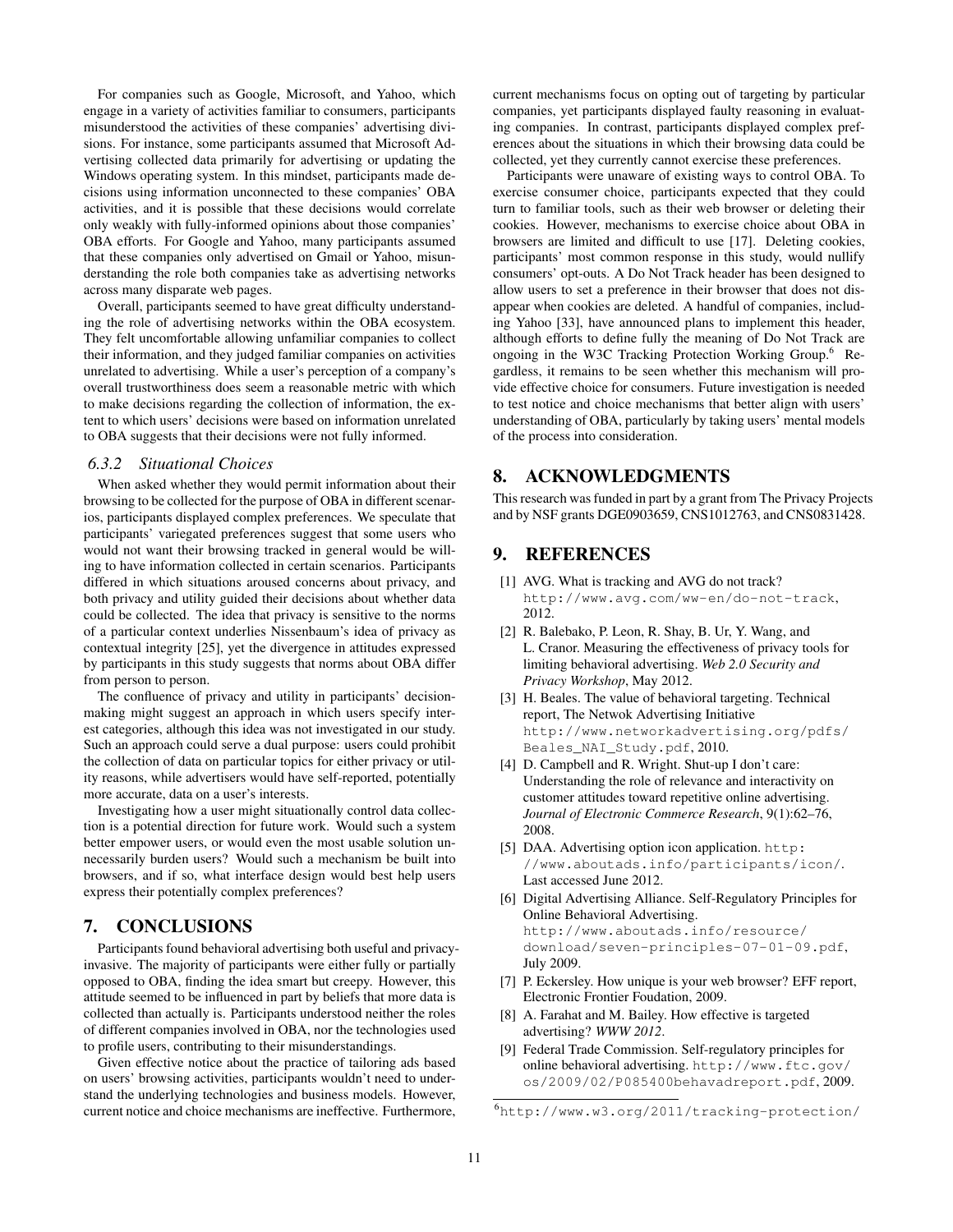- <span id="page-12-5"></span>[10] Federal Trade Commission. Protecting consumer privacy in an era of rapid change, March 2012.
- <span id="page-12-17"></span>[11] M. Hastak and M. J. Culnan. Online behavioral advertising "icon" study. [http:](http://futureofprivacy.org/final_report.pdf) [//futureofprivacy.org/final\\_report.pdf](http://futureofprivacy.org/final_report.pdf), January 2010. Unpublished Report.
- <span id="page-12-13"></span>[12] S. Komanduri, R. Shay, G. Norcie, and L. F. Cranor. AdChoices? compliance with online behavioral advertising notice and choice requirements. CyLab technical report, Carnegie Mellon University, [www.cylab.cmu.edu/files/pdfs/tech\\_](www.cylab.cmu.edu/files/pdfs/tech_reports/CMUCyLab11005.pdf) [reports/CMUCyLab11005.pdf](www.cylab.cmu.edu/files/pdfs/tech_reports/CMUCyLab11005.pdf), 2011.
- <span id="page-12-10"></span>[13] P. Kosmala. Yes, Johnny can benefit from transparency and control. DAA Blog, [http:](http://www.aboutads.info/blog/yes-johnny-can-benefit-transparency-and-control) [//www.aboutads.info/blog/yes-johnny-can](http://www.aboutads.info/blog/yes-johnny-can-benefit-transparency-and-control)[benefit-transparency-and-control](http://www.aboutads.info/blog/yes-johnny-can-benefit-transparency-and-control), October 2011, Retrieved November 2011.
- <span id="page-12-19"></span>[14] KPMG International. The converged lifestlye. <http://www.kpmg.com/convergence>, 2011.
- <span id="page-12-7"></span>[15] B. Krishnamurthy and C. Wills. Privacy diffusion on the web: a longitudinal perspective. *WWW 2009*.
- <span id="page-12-4"></span>[16] K. W. Lendenmann. Consumer perspectives on online advertising. Technical report, Preference Central [http://www.slideshare.net/mfredactie/](http://www.slideshare.net/mfredactie/preference-central-surveyfullreport) [preference-central-surveyfullreport](http://www.slideshare.net/mfredactie/preference-central-surveyfullreport), 2010.
- <span id="page-12-20"></span>[17] P. G. Leon, B. Ur, R. Balebako, L. F. Cranor, R. Shay, and Y. Wang. Why Johnny can't opt out: A usability evaluation of tools to limit online behavioral advertising. *CHI 2012*.
- <span id="page-12-8"></span>[18] J. Mayer and J. Mitchell. Third-party web tracking: Policy and technology. *IEEE Symposium on Security and Privacy 2012*.
- <span id="page-12-16"></span>[19] S. McCoy, A. Everard, P. Polak, and D. Galletta. The effects of online advertising. *Communications of the ACM*, 50(3):84–88, 2007.
- <span id="page-12-1"></span>[20] A. M. McDonald and L. F. Cranor. Beliefs and behaviors: Internet users' understanding of behavioral advertising. *TPRC 2010*.
- <span id="page-12-21"></span>[21] NAI. Advertising Option Icon application. [http:](http://www.aboutads.info/participants/icon/) [//www.aboutads.info/participants/icon/](http://www.aboutads.info/participants/icon/), Retrieved March 2012.
- <span id="page-12-9"></span>[22] NAI. FAQs. [http://www.networkadvertising.](http://www.networkadvertising.org/managing/faqs.asp) [org/managing/faqs.asp](http://www.networkadvertising.org/managing/faqs.asp). Last accessed June 2012.
- <span id="page-12-6"></span>[23] NAI. Learn about online behavioral advertising, privacy, cookies, and how this all works! [http://networkadvertising.org/managing/](http://networkadvertising.org/managing/learn_more.asp) [learn\\_more.asp](http://networkadvertising.org/managing/learn_more.asp), Retrieved November 2011.
- <span id="page-12-11"></span>[24] NAI. 2008 NAI Principles: The Network Advertising Initiative's Self-Regulatory Code of Conduct. [http:](http://www.networkadvertising.org/networks/2008 NAI Principles final for Website.pdf) [//www.networkadvertising.org/networks/](http://www.networkadvertising.org/networks/2008 NAI Principles final for Website.pdf) [2008NAIPrinciplesfinalforWebsite.pdf](http://www.networkadvertising.org/networks/2008 NAI Principles final for Website.pdf), 2008.
- <span id="page-12-23"></span>[25] H. Nissenbaum. Privacy as contextual integrity. *Washington Law Review*, 79(1), 2004.
- <span id="page-12-2"></span>[26] K. Purcell, J. Brenner, and L. Rainie. Search engine use 2012. Technical report, March 2012.
- <span id="page-12-15"></span>[27] R. Rettie, H. Robinson, and B. Jenner. Does Internet advertising alienate users? *Occasional Paper Series*, (52), 2003.
- <span id="page-12-14"></span>[28] S. Rodgers. The interactive advertising model tested: The role of Internet motives in ad processing. *Journal of Interactive Advertising*, 2(2):22–33, 2002.
- <span id="page-12-22"></span>[29] V. Toubiana and V. Verdot. Show me your cookie and I will

tell you who you are. Technical report, arXiv.org, <http://arxiv.org/abs/1108.5864>, August 2011.

- <span id="page-12-18"></span>[30] TRUSTe. 2011 consumer research results: Privacy and online behavioral advertising. [http://www.truste.com/ad](http://www.truste.com/ad-privacy/TRUSTe-2011-Consumer-Behavioral-Advertising-Survey-Results.pdf)[privacy/TRUSTe-2011-Consumer-Behavioral-](http://www.truste.com/ad-privacy/TRUSTe-2011-Consumer-Behavioral-Advertising-Survey-Results.pdf)[Advertising-Survey-Results.pdf](http://www.truste.com/ad-privacy/TRUSTe-2011-Consumer-Behavioral-Advertising-Survey-Results.pdf), July 2011.
- <span id="page-12-3"></span>[31] J. Turow, J. King, C. J. Hoofnagle, A. Bleakley, and M. Hennessy. Americans reject tailored advertising and three activities that enable it. [http://papers.ssrn.com/](http://papers.ssrn.com/sol3/papers.cfm?abstract_id=1478214) [sol3/papers.cfm?abstract\\_id=1478214](http://papers.ssrn.com/sol3/papers.cfm?abstract_id=1478214), 2009.
- <span id="page-12-12"></span>[32] T. Vega. Ad group unveils plan to improve web privacy. New York Times, [http://www.nytimes.com/2010/10/](http://www.nytimes.com/2010/10/04/business/media/04privacy.html) [04/business/media/04privacy.html](http://www.nytimes.com/2010/10/04/business/media/04privacy.html), October 2010, retrieved March 2011.
- <span id="page-12-24"></span>[33] Yahoo! Press Release. Yahoo! announces global implementation of Do Not Track (DNT). [http://www.reuters.com/article/2012/03/](http://www.reuters.com/article/2012/03/29/idUS104733+29-Mar-2012+BW20120329) [29/idUS104733+29-Mar-2012+BW20120329](http://www.reuters.com/article/2012/03/29/idUS104733+29-Mar-2012+BW20120329), March 2012.
- <span id="page-12-0"></span>[34] J. Yan, N. Liu, G. Wang, W. Zhang, Y. Jiang, and Z. Chen. How much can behavioral targeting help online advertising? *WWW 2009*.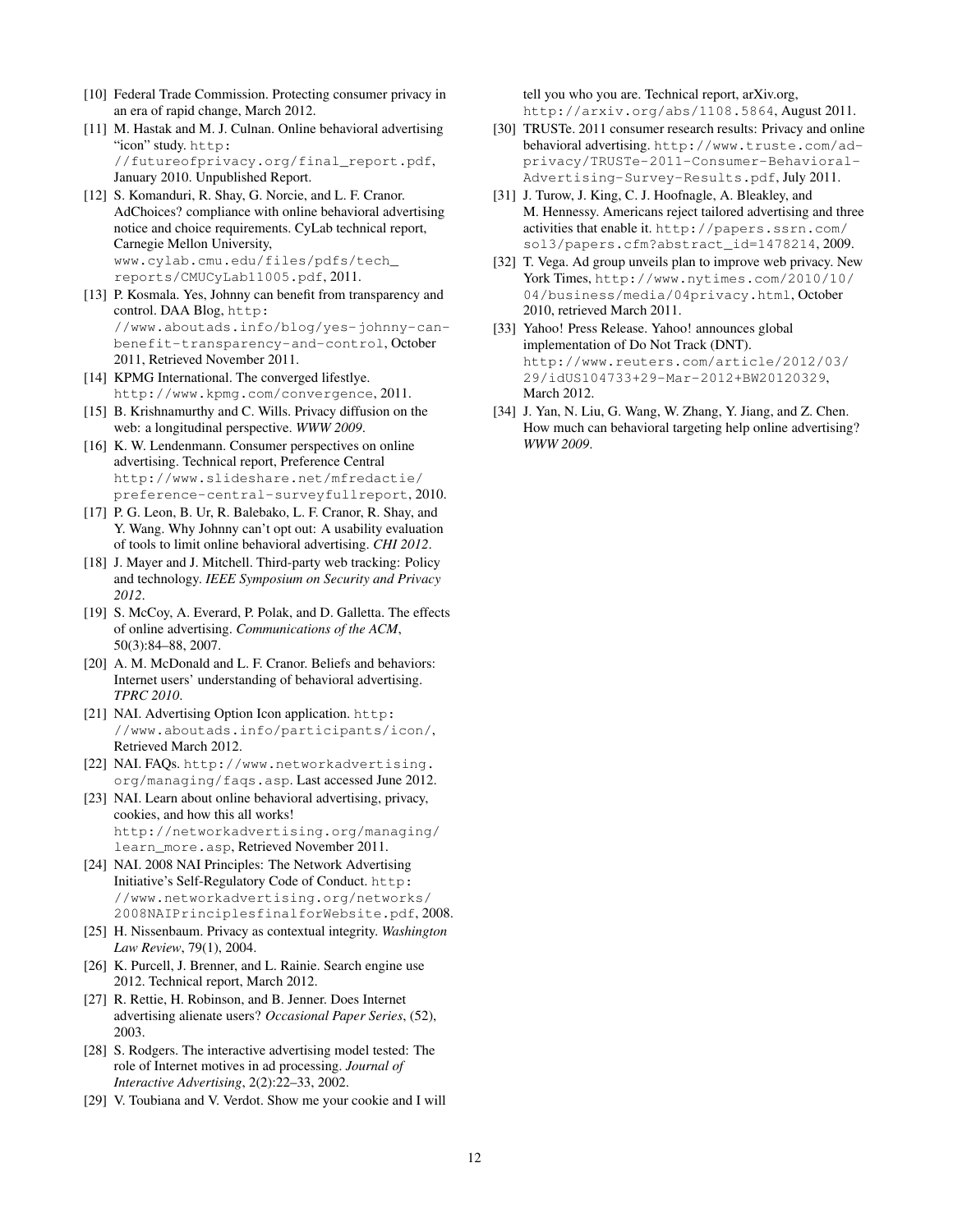## APPENDIX

## A. INTERVIEW SCRIPT

- **1.** What is the first thing that comes to your mind when you hear "Internet advertising"?
- **2.** How do you feel about Internet Advertising?
	- a. Do you like Internet advertising?
	- b. Is Internet advertising useful?
	- c. Is Internet advertising distracting?
- **3.** In general, do you find the advertisements you see on the Internet to be relevant to your interests?
- **4.** Do you think that the ads you see when browsing the Internet are tailored to your personal interests?

If yes:

- a. Is it useful for you to see ads that are tailored to your interests?
- b. How do you think online companies decide which ads are more suitable for you?

If not:

- c. Would it be useful for you to see ads more tailored to your interests?
- d. How do you think online companies could know which ads are more relevant for you?
- **5.** Have you heard of the term "targeted advertising"?

If yes:

- a. What does targeted advertising mean to you?
- b. How do you think it works?
- **6.** Have you heard of the term "behavioral advertising"?

#### If yes:

- a. What does behavioral advertising mean to you?
- b. How do you think it works?
- **7.** When surfing the Internet, have you ever seen either of these icons? [A page with the two OBA icons and taglines is shown here]

If yes:

- a. Where did you see it?
- b. Have you clicked on it?

#### If yes:

i. What happened when you clicked on it?

## If not:

i. What do you think would happen if you clicked on it?

c. What do you think is the purpose of this icon?

If not:

a. What do you think is the purpose of this icon?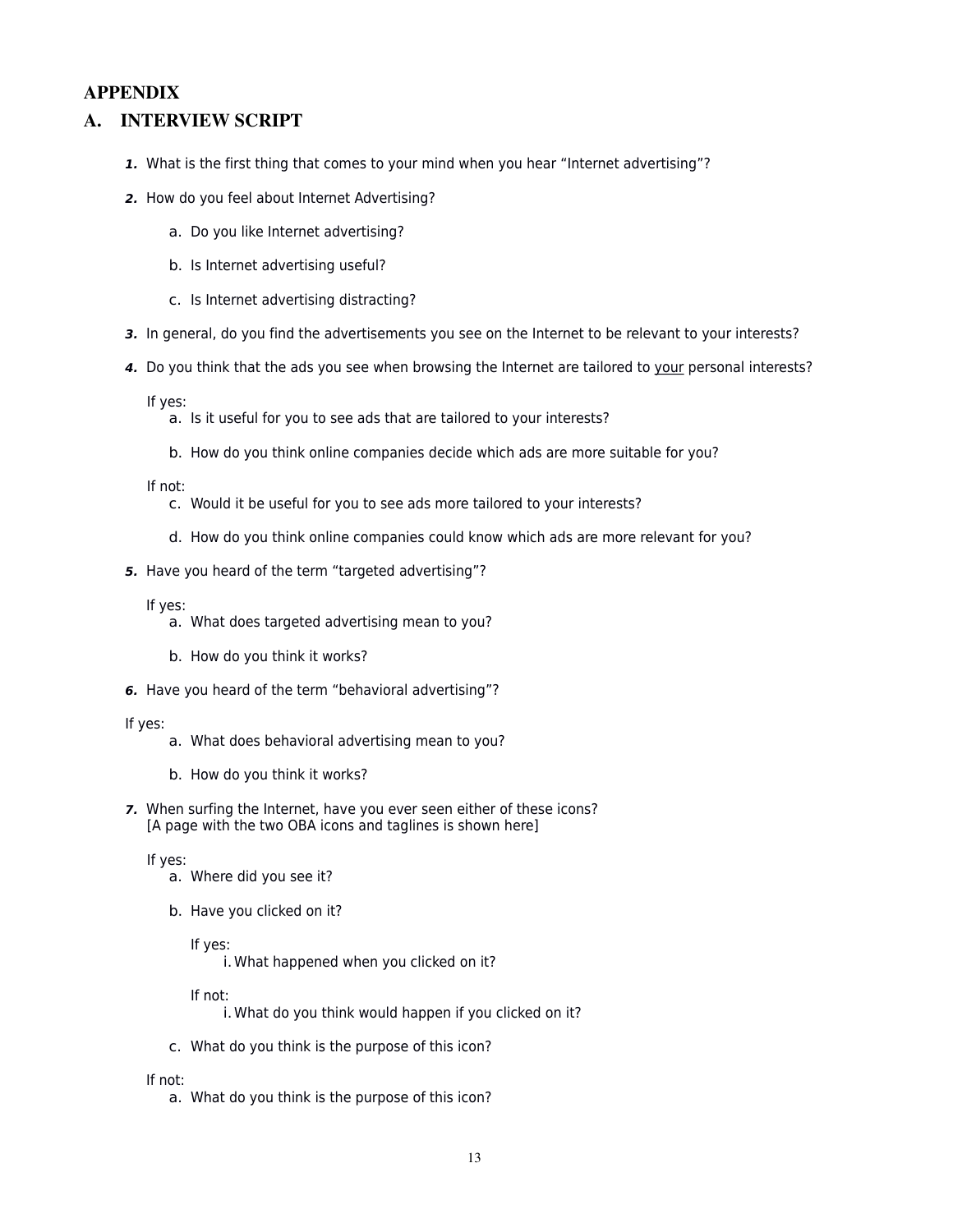- **8.** These icons usually appear on Internet ads. Here are two examples: [A page with the ads containing these icons and taglines is shown here]
	- a. Do you remember having seen any ads with this icon?

If yes:

b. Have you ever clicked on the icon?

If yes:

i. What happened when you clicked on it?

If not:

- ii. What do you think would happen if you clicked on it?
- c. What do you think is the purpose of this icon?

If not:

a. What do you think is the purpose of this icon?

## **[VIDEO was shown here]**

**9.** What does behavioral advertising mean to you?

**10.**In your understanding, what is a third-party cookie?

**11.**What information do you think online advertising companies can collect about you?

**12.**Do you think online advertising companies can have access to:

- b. Your name?
- c. Your address?
- d. Your telephone number?
- e. Your email address?
- f. The city where you live?

**13.**How do you think behavioral advertising can benefit Internet users?

**14.**How do you think behavioral advertising can benefit online advertising companies?

**15.**Is there any other party that could benefit from behavioral advertising?

- g. Who?
- h. How?

**16.**Are there any negative aspects of behavioral advertising?

17. Overall, how do you feel about online behavioral advertising? Why?

**18.**Are there situations in which you would be more willing to let companies collect information about your web browsing in order to send you ads tailored to your interests?